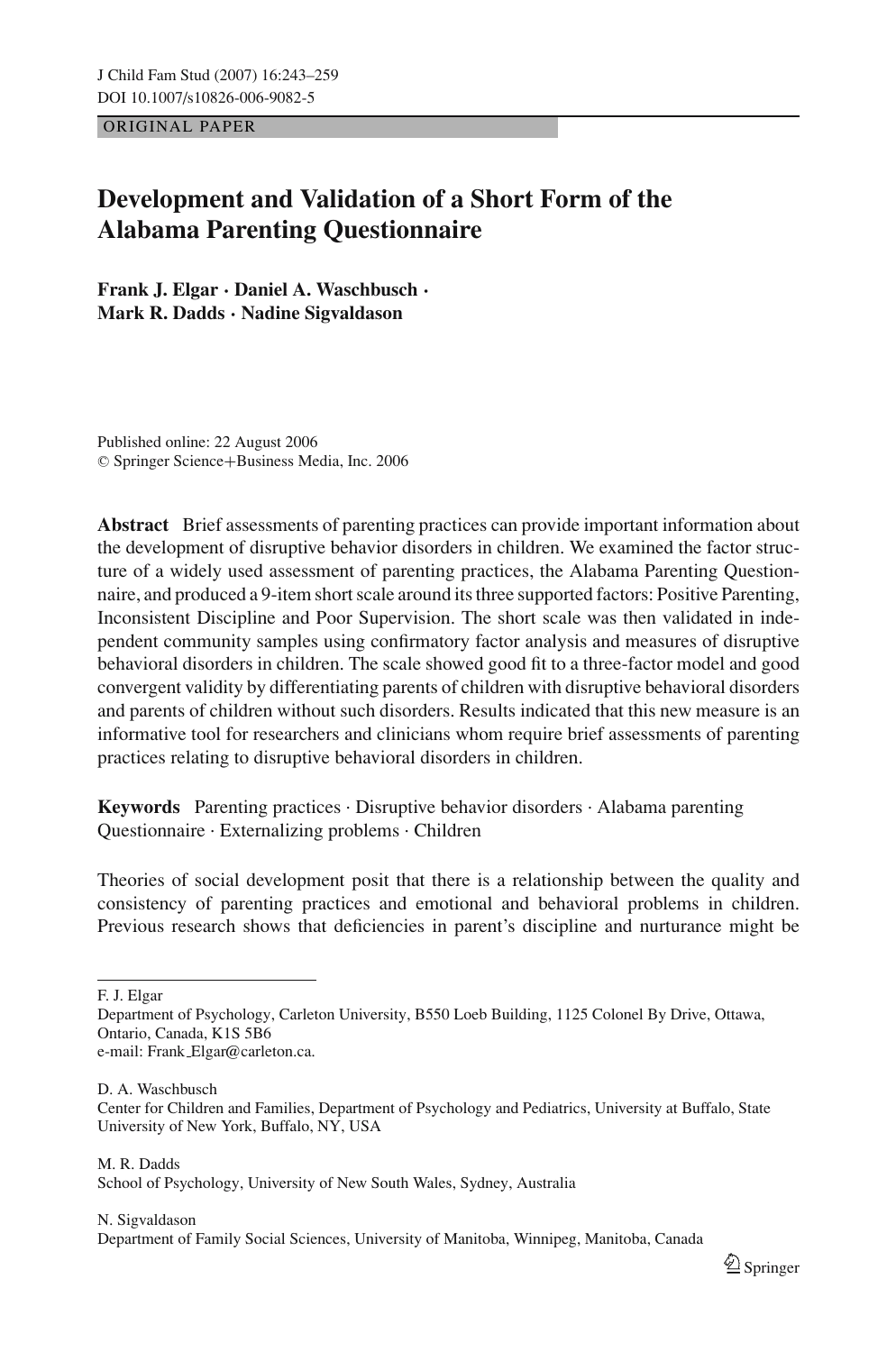especially relevant to the emergence of disruptive behavioral problems, including attention deficit/hyperactivity disorder (ADHD), oppositional defiant disorder (ODD) and conduct disorder (CD; Dadds, [1995\)](#page-15-0). Longitudinal data indicate that inconsistent, non-contingent, and harsh punishment, lack of supervision and lack of rewarding behaviors by parents are predictive of child externalizing problems (Dadds, [1995;](#page-15-0) Patterson, Reid, & Dishion, [1992\)](#page-15-1). Examination of these aspects of parenting is clinically relevant because interventions for childhood disorders focus on improving parents' use of discipline and increasing parents' positive interactions with their children (Brestan & Eyeberg, [1998;](#page-14-0) Kazdin, [1995;](#page-15-2) Pelham, Wheeler, & Chronis, [1998;](#page-15-3) Sanders, [1999\)](#page-15-4).

Unfortunately, much of the research on the linkages between parental behavior and child adjustment is fraught with inconsistent definitions and assessments of parenting. Self-report measures of global, attitudinal styles of parenting, parental stress, and parental efficacy are common but few measures tap both the positive and negative dimensions of parenting that might be relevant to the etiology and course of disruptive behavioral disorders (Darling & Steinberg, [1996\)](#page-15-5). In a review of 76 questionnaires and 27 interviews measuring parental discipline, parental nurturance, or both, it was concluded that the majority of these measures focus on ineffective or problematic discipline and neglect (Locke & Prinz, [2002\)](#page-15-6). The Child's Report of Parental Behavior Inventory is an exception in that it assesses parental involvement, use of positive strategies, and inconsistent discipline but it is only suitable for use with older children and it lacks items that assess supervision and harsh discipline (Schaefer, [1965\)](#page-15-7).

The development of the Alabama Parenting Questionnaire (APQ) has advanced the as-sessment of parenting practices in clinical and research settings (Frick, [1991;](#page-15-8) Locke & Prinz, [2002;](#page-15-6) Shelton, Frick, & Wotton, [1996\)](#page-15-9). The APQ measures five dimensions of parenting that are relevant to the etiology and treatment of child externalizing problems: (1) positive involvement with children, (2) supervision and monitoring, (3) use of positive discipline techniques, (4) consistency in the use of such discipline and (5) use of corporal punishment. The APQ has good psychometric properties including criterion validity in differentiating clinical and nonclinical groups (Dadds, Maujean, & Fraser, [2003;](#page-15-10) Frick, Christian, & Wooton, [1999;](#page-15-11) Shelton et al., [1996\)](#page-15-9). Frick et al. [\(1999\)](#page-15-11) reported a mean  $r^2$  across its five scales of 0.24 for predicting child symptoms of ODD and CD.

Independent investigations have also shown the APQ to be an informative assessment tool. Colder, Lockman, and Wells [\(1997\)](#page-15-12) used the APQ to study how children's activity levels moderate the influence of parenting practices on child aggression and found that that poorly monitored active boys and fearful boys who were exposed to harsh discipline exhibited high levels of aggression. The APQ was included in the National Institutes for Mental Health Collaborative Multisite Multimodal Treatment Study of Children with Attention Deficit/Hyperactivity Disorder (MTA Study; Wells et al., [2000\)](#page-16-0). The MTA Study showed that treatment of ADHD by behavioral therapy, medication or both produced greater decreases in negative/ineffective discipline by parents than did standard community treatment. The MTA Study also showed that reductions in APQ-measured negative/ineffective discipline by parents mediated an improvement in children's social skills at school due to treatment (Hinshaw et al., [2000\)](#page-15-13) and that APQ-measured corporal punishment was inversely related to behavioral measures of maternal responsiveness (Johnston, Murray, Hinshaw, Pelham, & Hoza, [2002\)](#page-15-14).

The APQ appears to be useful for studying how parenting practices influence disruptive behavioral problems and how interventions or contextual influences on these problems are mediated or moderated by parenting (Hinshaw et al., [2000;](#page-15-13) Wells et al., [2000\)](#page-16-0). However, with 42 items, the length of the APQ renders it unsuitable for intensive, repeated measurement of parenting practices that might reveal how these behaviors fluctuate across short time  $\bigcirc$  Springer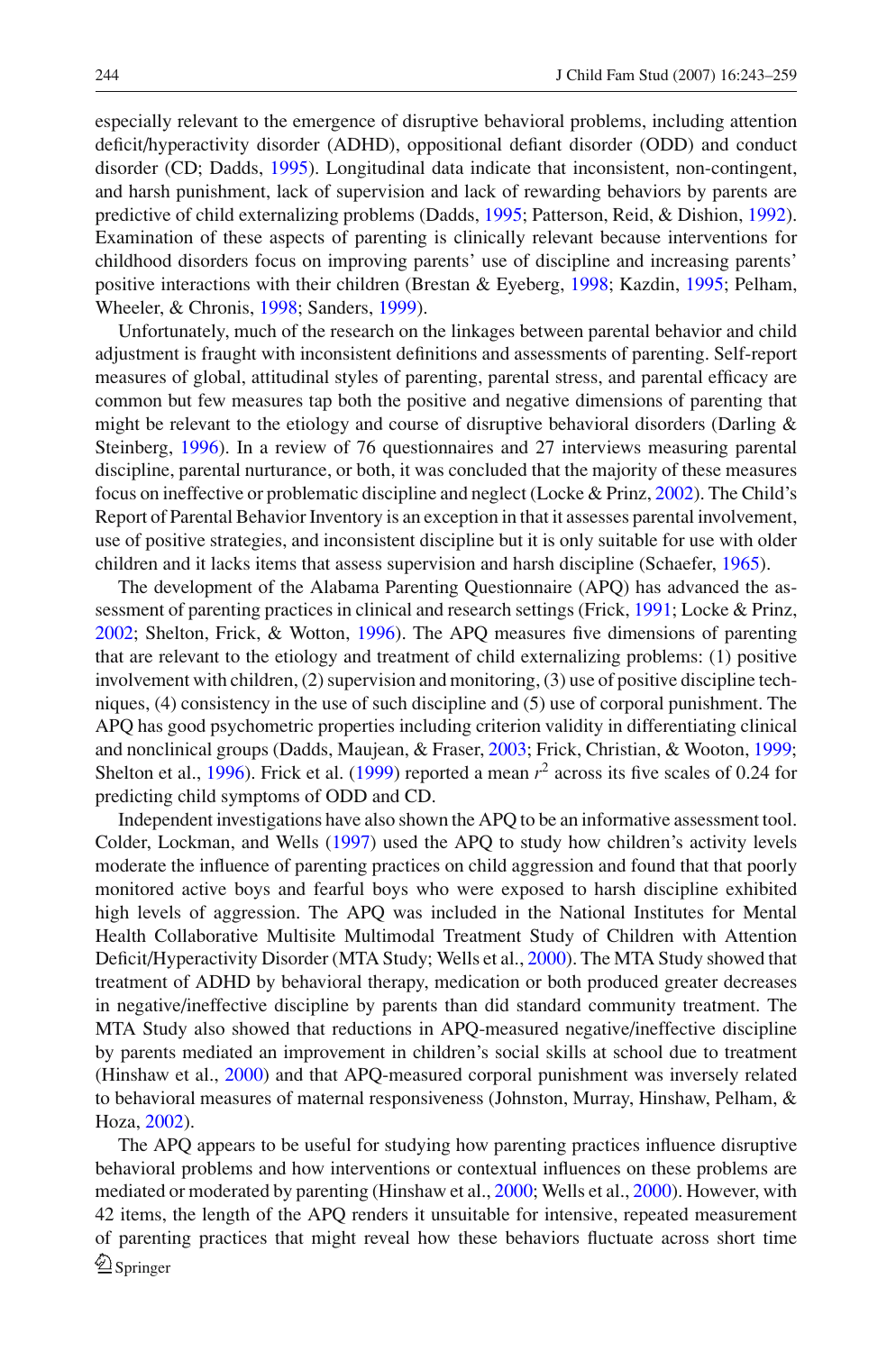intervals with other parental or child characteristics (c.f., Elgar, Waschbusch, McGrath, Stewart, & Curtis, [2004\)](#page-15-15). Its length might also discourage researchers from including it in large assessment batteries thereby limiting what may be learned about the role of parenting in the ecology of disruptive behavior disorders. Critics of the MTA Study, for instance, identified assessment burden as a methodological shortcoming (Boyle & Jadad, [1999\)](#page-14-1) and while this problem was not attributed solely to the APQ a shorter measure of parenting practices may have helped mitigate assessment burden and improve the quality of outcome data.

The aim of theis study was to develop and evaluate a shortened version of the APQ that preserves its content coverage while limiting assessment burden when it is used repeatedly over short intervals or alongside other measures. Study I involved a principle components analysis of the APQ using data on a large community sample of parents and the selection of items that loaded highly onto a simple, interpretable set of factors. Studies II and III evaluated the psychometrics of the short form in independent community samples using confirmatory factor analysis and behavior disorder symptom criteria. We adhered to stringent guidelines for short scale development (Smith, McCarthy, & Anderson, [2000\)](#page-15-16) and emphasized at the outset that the recommended application of the short form is to carry out brief assessments and not to replace the APQ. *A priori* estimates of internal consistency reliability, content overlap with the original scale, validity correlations with child symptoms, and amount of time saved were all calculated before the evaluations of the short form. Essentially, our goal was to develop a brief, reliable and valid alternative to a fuller assessment of parenting practices.

# **Study I**

Methods

#### *Participants*

A community sample consisted of 1,402 parents (90.0% mothers) of 4- to 9-year-old children  $(M \text{ age} = 6.27, SD = 1.12 \text{ years})$  whom attended 21 public schools in Brisbane, Australia's third largest city. The schools were chosen by state educational administration to represent the full range of inner city and suburban locations of differing socioeconomic status. Family incomes ranged from under \$20,000 (3.23%), \$20,000–30,000 (8.04%), \$30,000–70,000 (50.09%), to over \$70,000 (38.64%) (Australian dollars). Parents' education ranged from elementary school (0.09%) through a mode of "finished high school" (25.42%), to university educated (20.33%). Most families had two caregivers; 13.27% had single parents. The average number of siblings was 1.45 with 84.05% of children having two or fewer siblings. Most families were of European descent but minorities of Asian, Indigenous, and Pacific Island cultures were also present  $\left($  < 10.00%). Completed questionnaires were returned by 66.67% of parents who were contacted. Permission to conduct the research was obtained from the Griffith University Human Research Ethics Committee and school administrators.

## *Measures*

The APQ measures parenting practices that are considered to consistently relate to disruptive child behaviors (Frick, [1991\)](#page-15-8). Thirty-five of its 42 items are scored in five domains: Positive Parenting, Poor Monitoring, Inconsistent Discipline, Involvement and Corporal Punishment. The seven remaining items measure discipline practices other than corporal punishment and  $\mathcal{Q}$  Springer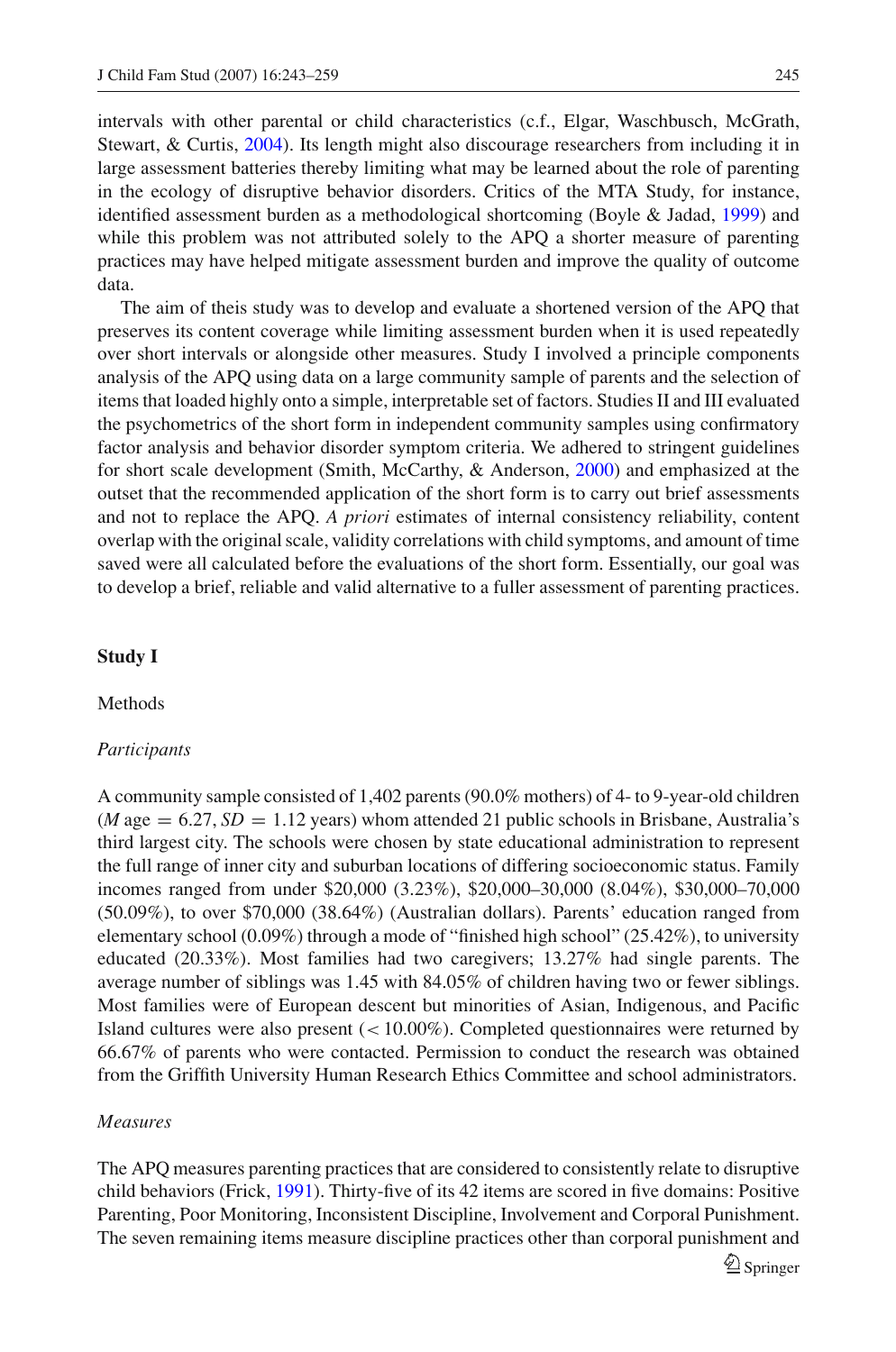are included to avoid an implicit negative bias toward the corporal punishment items (Shelton et al., [1996\)](#page-15-9). Items are scored from 1 (never) to 5 (always). In past research, the internal consistency reliability of the five scales has been moderate ( $\alpha = 0.63$  to 0.80; Shelton et al., [1996\)](#page-15-9). The APQ also has good criterion validity, especially the negative scales which show more deviant elevations for children with behavior disorders as compared to children without behavior disorders (Shelton et al., [1996\)](#page-15-9).

# *Procedure*

The APQ and a brief demographic survey were distributed to parents through schools. Information sheets and consent forms explained the nature of the research and the requirements of the participants. Completed questionnaires were sent directly to the investigators in pre-addressed envelopes with return rates ranging from 32.50 to 74.81% across schools  $(M = 67.36\%)$ . Participants were not paid. Anecdotal data from the schools suggested that the low participation rate was in part reflective of the extent to which the school personnel and students co-operated in distributing the measures.

## *Data analysis*

The factor structure of the APQ was examined using SPSS 12.0 (with the SPSS 12.0 Complex Samples module to account for sample clustering; SPSS Inc., Chicago, IL). SPSS syntax for parallel analysis and Velicer's [\(1976\)](#page-15-17) minimum average partial (MAP) test were supplied by O'Connor [\(2000\)](#page-15-18). These procedures are considered highly accurate methods for determining the dimensionality of a scale because they avoid the limitations of traditional principle components analysis whereby factors and eigenvalues can be influenced by data distributions (Glorfeld, [1995\)](#page-15-19). Parallel analysis calculated the number of components that accounted for more variance than components derived from random data (O'Connor, [2000\)](#page-15-18). The critical eigenvalue for parallel analysis was set at the 95th percentile and, to match the APQ data, 100 data sets with 1,402 cases and 35 random variables were generated in a Monte Carlo simulation. The MAP test calculates the relative amounts of systematic and unsystematic variance remaining in a correlation matrix after extractions of increasing numbers of components (O'Connor, [2000\)](#page-15-18). Once the number of components in the APQ was calculated and verified by both procedures, item loadings and the percentage of variance accounted by each component were calculated using principal components analysis with varimax rotations, a method that maximizes the independence of factors (Bryant  $\&$  Yarnold, [1995\)](#page-14-2).

## Results

No variations in parenting practices or data distributions were found owing to return rates or school sampling cluster. Descriptive statistics were compiled on the APQ and its five predetermined scales, Positive Parenting, Poor Monitoring, Inconsistent Discipline, Involvement and Punishment (Table [1\)](#page-4-0). The internal consistency reliability of the scales ranged from  $\alpha = 0.58$  (Poor Supervision, Punishment) to  $\alpha = 0.77$  (Positive Parenting) and correlations between scales were consistent with their respective positive or negative valence.

Parallel analysis and Velicer's MAP test of the 35 APQ items both prescribed three factors that together explained 26.31% of the total variance (Table [2\)](#page-5-0). The first factor was labeled "Positive Involvement," the second "Ineffective Discipline," and the third "Poor Supervision" because the items on the corresponding domains of the APQ were best represented  $\hat{Z}$  Springer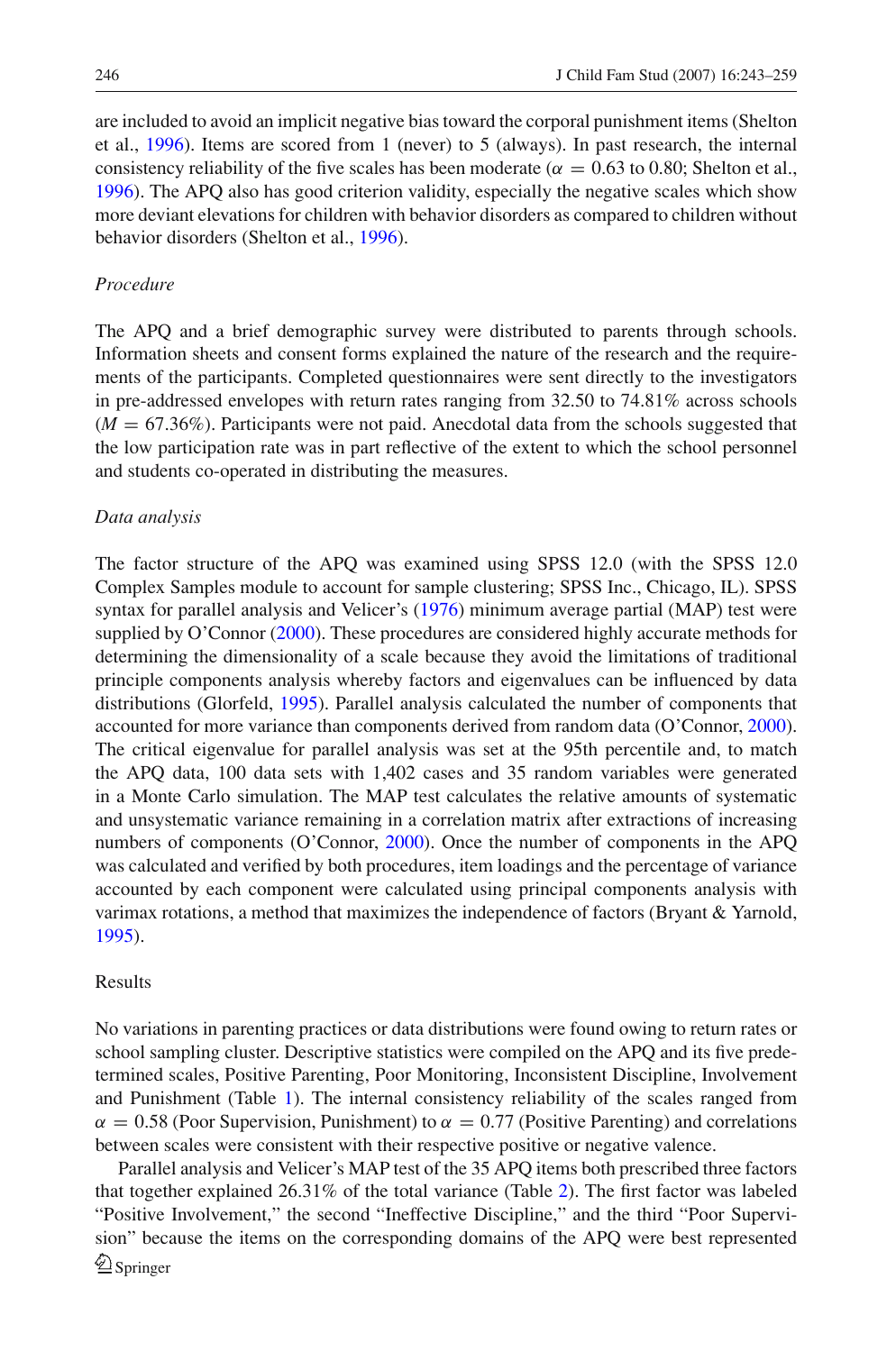|                            | No.   |            |      |          | Correlations |                          |               |                |        |
|----------------------------|-------|------------|------|----------|--------------|--------------------------|---------------|----------------|--------|
| Scale                      | items | M          | SD.  | $\alpha$ | $\mathbf{1}$ | 2                        | $\mathcal{R}$ | $\overline{4}$ |        |
| 1. Involvement             | 10    | 40.79      | 4.39 |          |              | $.75 \quad - -0.20$      |               | $.56 - .20$    | $-.17$ |
| 2. Poor Supervision        | 10    | 11.88      | 2.70 | .58      |              | $\overline{\phantom{a}}$ | $-.16$        | .27            | .18    |
| 3. Positive Parenting      | 6     | 26.05 2.64 |      | .77      |              |                          |               | $-.17$         | $-.07$ |
| 4. Inconsistent Discipline | 6     | 13.83      | 3.41 | .74      |              |                          |               |                | .21    |
| 5. Punishment              |       | 5.62       | 1.61 | .58      |              |                          |               |                |        |

<span id="page-4-0"></span>**Table 1** Descriptive statistics and correlations among APQ factors

*Note.*  $N = 1,402$ . All correlations significant at  $p < .01$ .

by these factors. The two remaining domains, Involvement and Punishment, were represented by fourth and fifth factors respectively but neither parallel analysis nor Velicer's MAP test supported these factors. A 9-item short scale (APQ-9) was constructed by identifying the three highest loading items from each supported factor. Nine items were expected to provide adequate coverage of the three factors with a meaningful reduction in assessment time. The range of possible scores on the three-item scales is 0 to 15. Correlations between the APQ-9 scales and corresponding APQ domains were  $r(1,402) = 0.89$  (Positive Parenting),  $r(1,402) = 0.90$  (Inconsistent Discipline) and  $r(1,402) = 0.76$  (Poor Supervision), all  $ps < 0.01$ . This smaller array of items showed lower internal consistency than the APQ  $(\alpha = 0.44$  as compared to  $\alpha = 0.65$ ) and item analysis indicated that none of items from the Involvement and Punishment domains were included in the APQ-9.

#### Discussion

Principle components analysis of the APQ supported a three-factor solution that, unlike what was found in the MTA Study (Hinshaw et al., [2000\)](#page-15-13), did not include items measuring positive involvement and punishment. Whilst practical or legal considerations may sometimes favor dropping punishment content from parent assessments, this omission is a potential pitfall in light of the large volume of evidence that links parental involvement and punishment to child behavioral problems (Gershoff, [2002\)](#page-15-20). On the other hand, the results also indicated that APQ items in these two domains were empirically redundant to the three supported factors: Positive Parenting, Inconsistent Discipline and Poor Supervision. The next phase of the study evaluated whether the APQ-9 could provide efficient, informative assessments of these domains.

The results of Study I facilitated *a priori* calculations of (1) the reliability of the short scales,  $(2)$  the content overlap between the short scales and the APQ,  $(3)$  validity correlations between the short scales with symptom criteria, and (4) the amount of time saved by using the short form. Verifying these calculations satisfy the four outstanding criteria for short form development (Smith et al., [2000\)](#page-15-16). First, the APQ-9 was expected to show good criterion validity albeit at the cost of reduced reliability. With an average internal consistency reliability across the APQ scales of  $\alpha = 0.68$ , the Spearman-Brown formula (Smith et al., [2000\)](#page-15-16) predicts that 3-item subscales will show an internal consistency of  $\alpha = 0.44$ . Some reduction in internal consistency is not necessarily problematic when the goal is to span a broad domain using few items. Items with high item-total correlations often share a considerable proportion of variance in common, so any subtest containing these items is unlikely to explain the most variance in the original test score. Indeed, it is possible to inadvertently create a "narrower"  $\mathcal{Q}$  Springer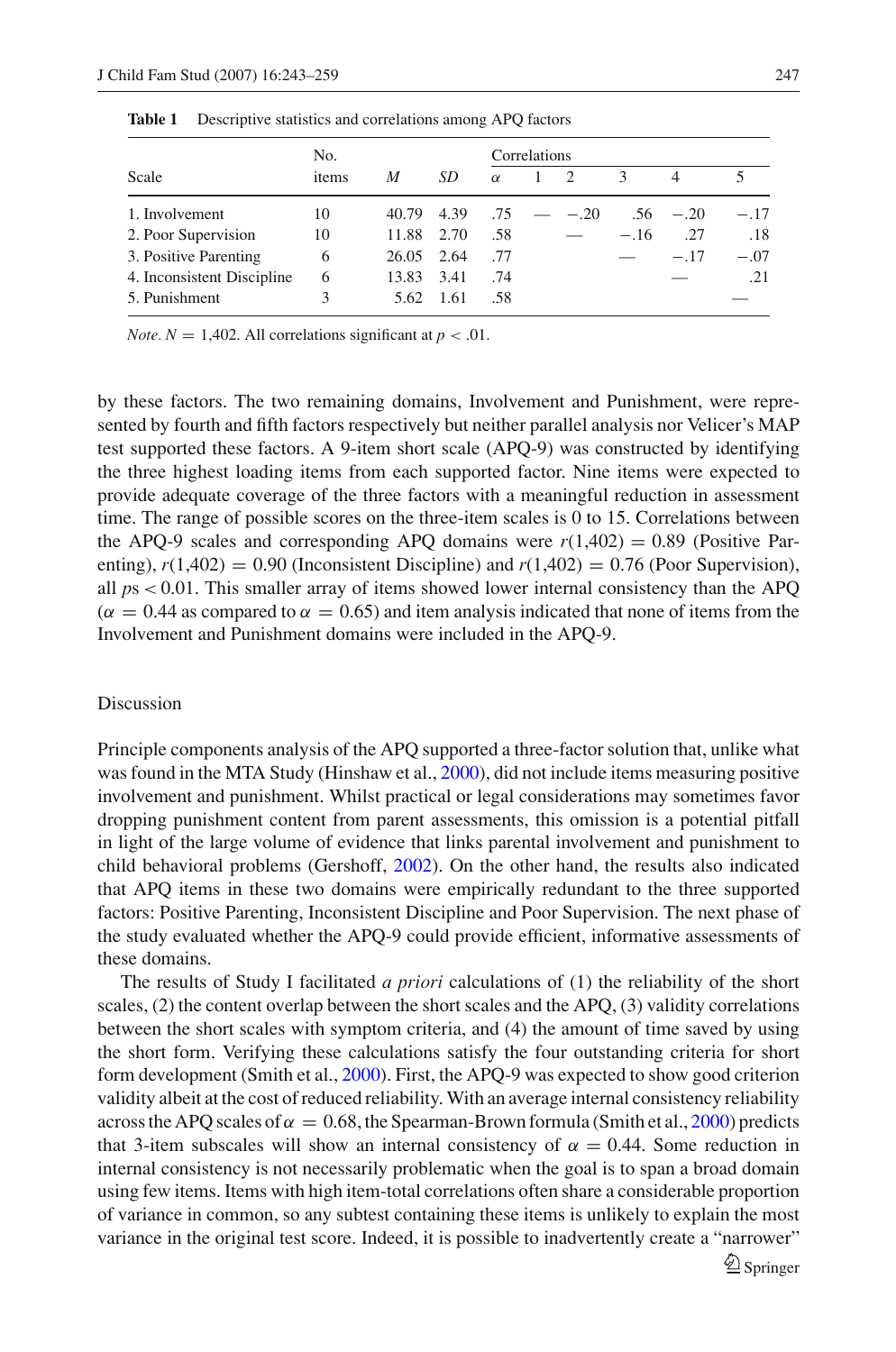#### <span id="page-5-0"></span>**Table 2** Factor loadings of the APQ

|                                                           | Component |              |             |  |  |
|-----------------------------------------------------------|-----------|--------------|-------------|--|--|
|                                                           | Positive  | Inconsistent | Poor        |  |  |
|                                                           | parenting | discipline   | supervision |  |  |
| 1. Friendly talk                                          | .57       | $-.13$       | .03         |  |  |
| 2. Tell good job <sup>a</sup>                             | .77       | $-.13$       | .00         |  |  |
| 3. Threaten but don't punish $a$                          | $-.02$    | .74          | .04         |  |  |
| 4. Volunteer for child's activities                       | .11       | $-.03$       | $-.02$      |  |  |
| 5. Reward                                                 | .39       | .18          | .03         |  |  |
| 6. Child fails to leave a note <sup><math>a</math></sup>  | $-.11$    | .11          | .62         |  |  |
| 7. Play/fun                                               | .41       | $-.16$       | $-.05$      |  |  |
| 8. Child talks out of punishment <sup>a</sup>             | .07       | .63          | .22         |  |  |
| 9. Ask about school                                       | .36       | .01          | $-.09$      |  |  |
| 10. Child stays out too late <sup>a</sup>                 | $-.06$    | .07          | .75         |  |  |
| 11. Help with homework                                    | .14       | .02          | $-.02$      |  |  |
| 12. Obedience is not worth it.                            | $-.21$    | .58          | .12         |  |  |
| 13. Compliment <sup>a</sup>                               | .76       | $-.10$       | $-.10$      |  |  |
| 14. Ask plans                                             | .38       | $-.10$       | $-.03$      |  |  |
| 15. Drive to special activity                             | .24       | .03          | $-.01$      |  |  |
| 16. Praise <sup><math>a</math></sup>                      | .79       | $-.04$       | $-.02$      |  |  |
| 17. Don't know child's friends <sup><i>a</i></sup>        | $-.03$    | .05          | .65         |  |  |
| 18. Hug or kiss                                           | .67       | $-.04$       | $-.13$      |  |  |
| 19. Child goes out without curfew                         | $-.03$    | .01          | .58         |  |  |
| 20. Talk about friends                                    | .54       | .07          | $-.09$      |  |  |
| 21. Child out late without adult                          | .00       | .00          | .56         |  |  |
| 22. Let out of punishment early <sup><math>a</math></sup> | $-.02$    | .74          | .02         |  |  |
| 23. Child plans family activities                         | .37       | $-.10$       | $-.06$      |  |  |
| 24. Forget where child is                                 | $-.09$    | .12          | .15         |  |  |
| 25. Child not punished                                    | $-.17$    | .62          | .02         |  |  |
| 26. Attend school meetings                                | .01       | $-.05$       | $-.02$      |  |  |
| 27. Appreciate child's help                               | .61       | $-.06$       | .02         |  |  |
| 28. Don't check after school                              | .00       | .13          | .31         |  |  |
| 29. Don't tell where you go                               | $-.03$    | .07          | $-.09$      |  |  |
| 30. Child comes home 1 hr late                            | $-.02$    | .03          | .16         |  |  |
| 31. Punish depending on mood                              | $-.18$    | .53          | $-.10$      |  |  |
| 32. Child home w/o supervision                            | $-.08$    | .08          | .14         |  |  |
| 33. Spank                                                 | $-.04$    | .15          | .02         |  |  |
| 35. Slap                                                  | $-.04$    | .05          | .07         |  |  |
| 38. Hit child with belt                                   | $-.01$    | .00          | .02         |  |  |
| Eigenvalues                                               | 4.17      | 2.71         | 2.32        |  |  |
| Percentage of Total Variance                              | 11.92     | 7.75         | 6.64        |  |  |

*Note*.  $N = 1,402$ . Loadings greater than 0.40 are shown in boldface.

*<sup>a</sup>*Included in the APQ-9 (Appendix).

measure with suppressed validity coefficients by maximizing reliability in a short scale. Boyle [\(1991\)](#page-14-3) recommended modest reliabilities ( $\alpha = 0.65 - 0.75$ ) when the construct being measured is broad. And because the short scale was composed of items showing high factor loadings instead of items selected at random, we expected to find internal consistency reliability in the APQ-9 scales to be similar to those in the APQ. Second, the content of the APQ-9 spans the three supported factors of the APQ thereby covering its essential content  $\mathcal{D}$  Springer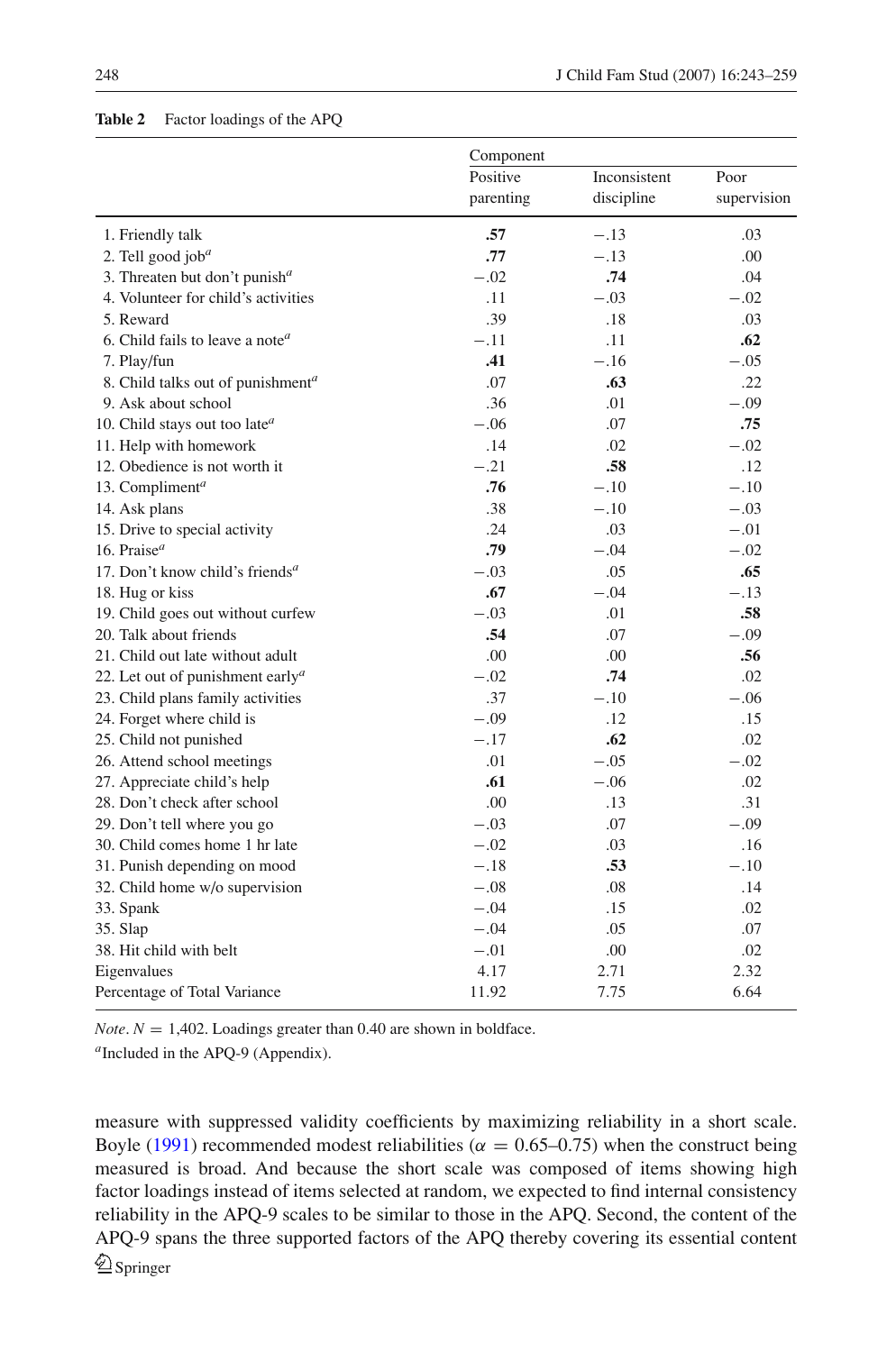however the degree of content overlap between the short scale and the original is essentially three out of five domains. Third, based on the mean correlation between the APQ and the short scales  $(r = 0.85)$  and data previously published on correlations between the APQ and child symptoms (*r* = 0.49; Frick et al., [1999\)](#page-15-11), we estimated an *a priori* validity correlation between the short scales and child symptoms to be 0.85 by  $0.49 = 0.42$  or 18% shared variance. Finally, by reducing the number of items from 42 to nine (by 78.57%) it was estimated that the APQ-9 could be completed in about one-fifth the time that it takes to complete the APQ. We could not measure the amount of time parents used to complete the assessments but based on previous studies it was expected most parents could complete the APQ-9 in less than 1 min.

To summarize, parent data collected using the APQ loaded highly onto a simple, threefactor solution. These three factors formed the basis of a nine-item short scale, the APQ-9. The next phase of the evaluation of this short scale was to test its criterion validity and other psychometric properties in independent samples of parents.

## **Study II**

## Methods

### *Participants*

Data were collected from the parents of pupils at eight public schools in a large school district in Nova Scotia, Canada. Schools were chosen to represent locations throughout the participating school district and were enrolled in an intervention program designed to prevent and treat disruptive behavior in elementary school children (Waschbusch, Pelham, & Massetti, [2005\)](#page-16-1). Only the data from baseline assessments were analyzed. Of 2,582 surveys that were distributed through the schools, 1,367 (52.94%) families returned surveys. In these families were 602 female children and 614 male children ages five to 12 years ( $M = 8.01$ ,  $SD = 1.95$ ). The mean number of children per family was 2.41 ( $SD = 1.11$ ). Respondents included 1,296 mothers and 745 fathers. The majority of mothers (96.14%) and fathers (86.04%) were birth parents. Educational attainment of the parents ranged from no high school  $(11.27\%$  of mothers,  $17.18\%$  of fathers), high school  $(30.72\%$  of mothers;  $27.79\%$ of fathers), technical school or college (32.02% of mothers; 31.95% of fathers) to university graduate (25.96% of mothers; 22.56% of fathers). Most families were of European descent but minorities of African Canadian, Asian and Aboriginal cultures were also present (< 20.00%). The research methods of Study II were approved by the Human Ethics Review Board of Dalhousie University, the participating school board, and school principals.

## *Measures*

Instruments included the APQ, the Assessment of Disruptive Symptoms—DSM-IV (ADS-IV; Waschbusch, Sparkes and Northern Region Partners in Action for Children and Youth, [2003\)](#page-16-2), the Conduct Disorder Rating Scale (CDRS; Waschbusch & Elgar, [in press\)](#page-15-21). The ADS-IV is a parent assessment of child symptoms of ADHD (inattentive type and hyperactive/impulsive type) and ODD as defined by the fourth edition of the Diagnostic and Statistical Manual of Mental Disorders (DSM-IV; American Psychiatric Association, [1994\)](#page-14-4). For each symptom, mothers and fathers separately evaluated how their child compares to other children of the same age and sex, using the following anchors:  $0 =$  much less than  $\mathcal{Q}$  Springer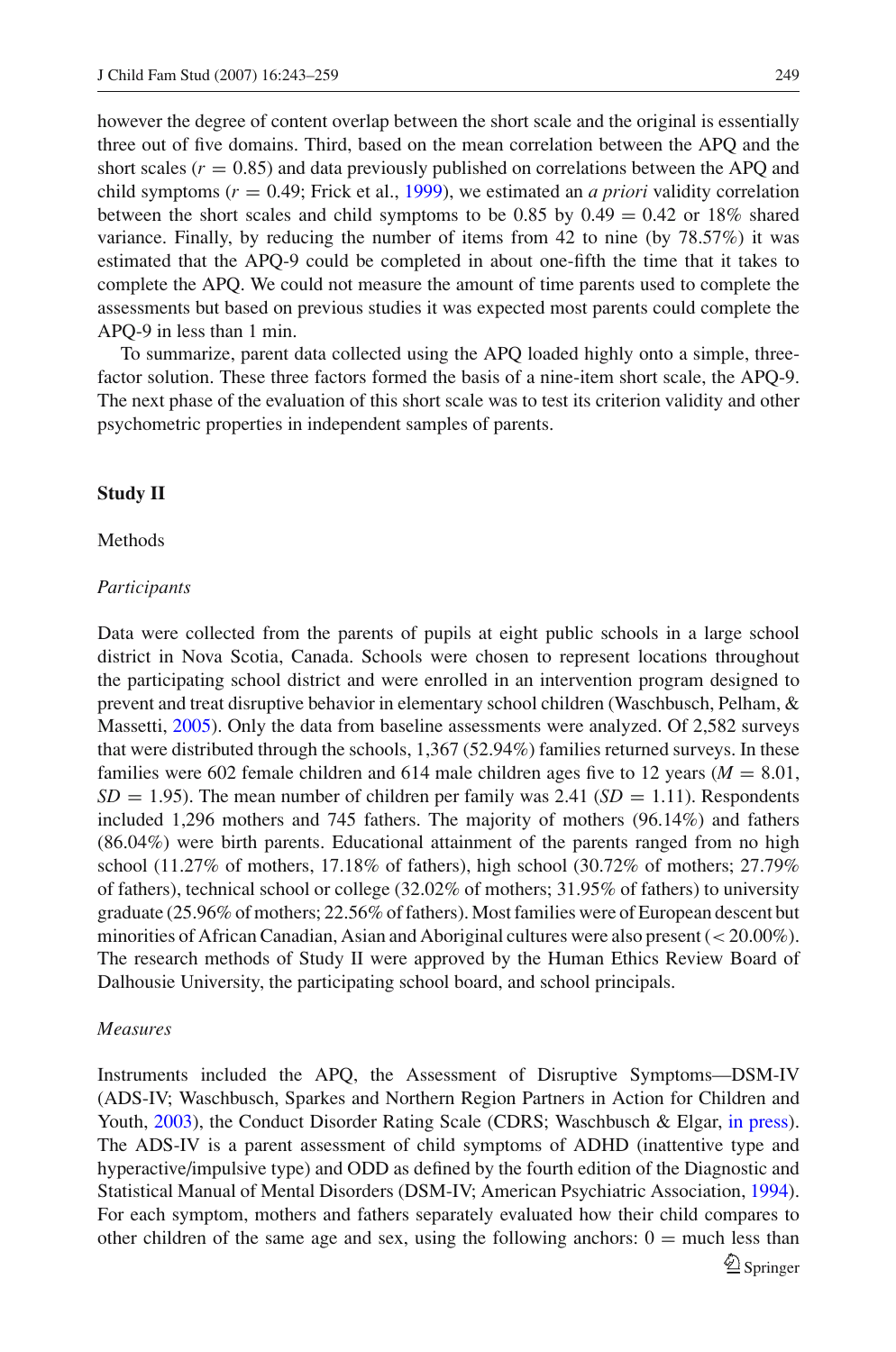other children,  $1 =$  less than other children,  $2 =$  same as other children,  $3 =$  more than other children, and  $4 =$  much more than other children. Parents also indicated impairment due to symptoms and an estimated age of onset for each group of symptoms. The data from mothers and fathers were combined on a symptom by symptom basis so that each symptom was scored when either parent reported that it was present more often than in other children, as has been recommended (Piacentini, Cohen, & Cohen, [1992\)](#page-15-22). The ADS-IV provided continuous scores for ADHD-inattentive symptoms, ADHD-hyperactive/impulsive symptoms and ODD symptoms. Classification criteria for ADHD conditions were six or more symptoms causing at least moderate problems and classification criteria for ODD were four or more ODD symptoms causing at least moderate problems. In previous research, the internal consistency reliability of the ADS-IV was high for mothers and fathers ( $\alpha > 0.92$ ) and the scale showed significant convergent validity using the IOWA Connors rating scales (Pelham, Milich, Murphy, & Murphy, [1989\)](#page-15-23) as criteria (Waschbusch et al., 2003).

The CDRS is a parent assessment of child symptoms of conduct disorder (CD) as defined by the DSM-IV Waschbusch and Elgar, [\(in press\)](#page-15-21). Parents evaluated how often the child exhibited 15 symptoms over the past 12 months using the following anchors:  $0 =$  never,  $1 =$  once,  $2 =$  monthly,  $3 =$  weekly, and  $4 =$  daily. Like the ADS-IV, parents reported impairment due to symptoms and estimated the age of onset and the data from mothers and fathers were combined on a symptom-by-symptom basis. Continuous scores were computed by averaging ratings across symptoms and a categorical score based on whether or not three or more symptoms of CD were present during the past 12 months. The CDRS has been demonstrated to have adequate reliability and validity.

## *Procedure*

Teachers distributed sealed packages containing the APQ, ADS-IV, CDRS and a cover letter to pupils to deliver to all eligible parents. The parents returned completed questionnaires to schools in sealed envelopes where they were subsequently collected by researchers. Information sheets and consent forms were included explaining the nature of the research and the requirements of the participants.

### *Data analysis*

Only those APS data from the items that made up the APQ-9 were analyzed. Descriptive statistics and correlations were performed using SPSS 12.0 (SPSS Inc., Chicago, IL). Confirmatory factor analysis of the APQ-9 to a three-factor model was analyzed separately for mothers' and fathers' data using EQS 6.1 (Multivariate Software, Encino, CA). One-tailed Dunnett *t*-tests were performed with a cumulative Type I error rate set at 0.05 to compare parenting practices in diagnostic groups to parenting practices in a control group.

# Results

No variations in parenting practices, child symptoms or data distribution were found owing to school sampling cluster or parents' education. Descriptive statistics of the APQ-9 are displayed in Table [3.](#page-8-0) The internal consistency reliability of the APQ-9 scales was moderate,  $\alpha = 0.59$  to 0.79 in mothers and  $\alpha = 0.63$  to 0.84 in fathers. Mean scores on the Positive Parenting scale were near the upper limit of 15, indicative of a possible ceiling effect. Conversely, mean scores on the Poor Supervision scale were near the lower limit of 0, indicative of a possible floor effect.

 $\mathcal{Q}_{\text{Springer}}$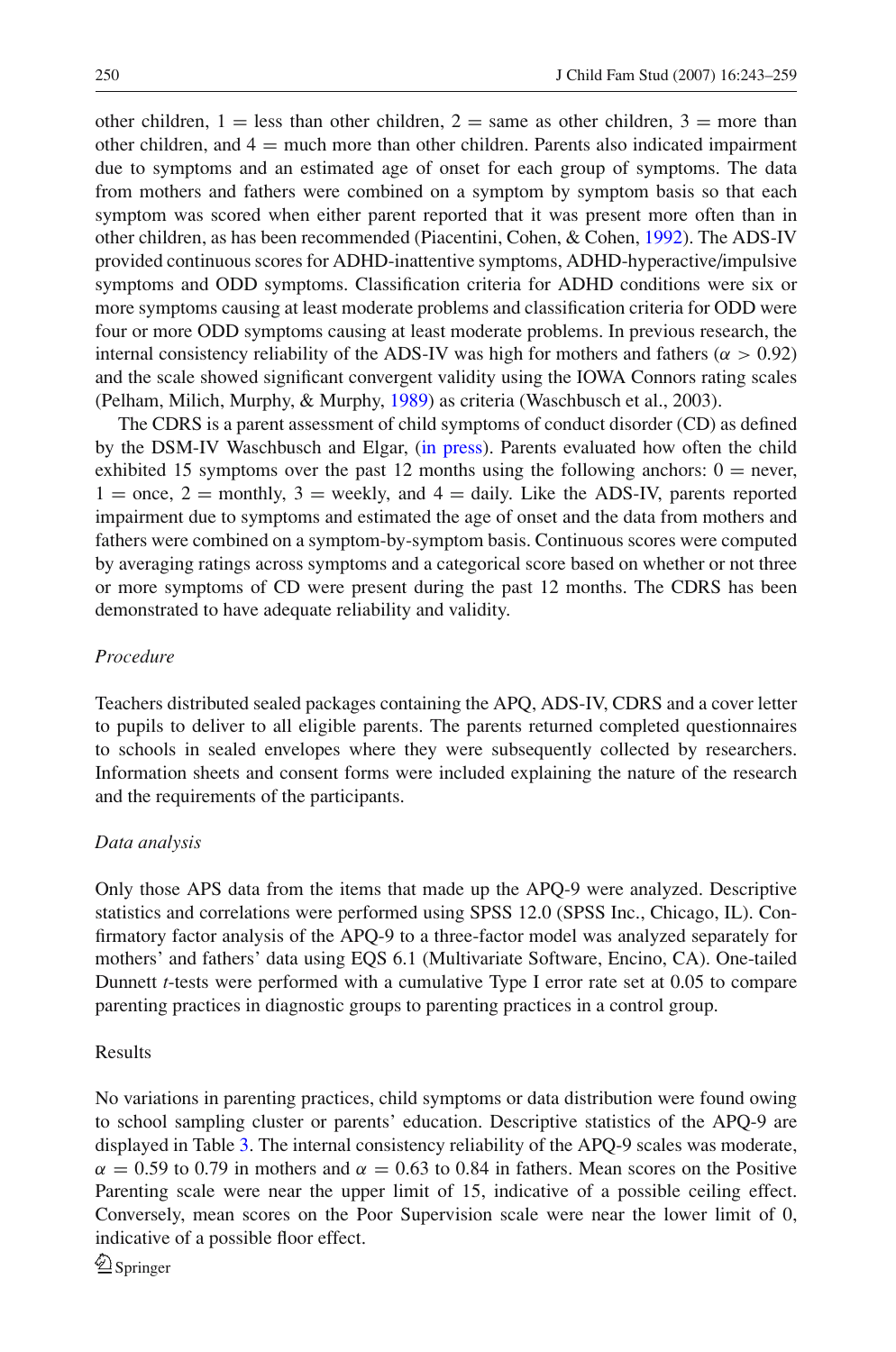<span id="page-8-0"></span>

|                                | No.   |       |      |          | Correlations   |          |  |
|--------------------------------|-------|-------|------|----------|----------------|----------|--|
| Scale                          | items | M     | SD   | $\alpha$ | $\mathfrak{D}$ | 3        |  |
| Mothers ( $n = 1,296$ )        |       |       |      |          |                |          |  |
| <b>Positive Parenting</b>      | 3     | 13.78 | 1.50 | .79      | $-10^{**}$     | $-.17**$ |  |
| <b>Inconsistent Discipline</b> | 3     | 7.41  | 2.30 | .72      |                | $.23**$  |  |
| Poor Supervision               | 3     | 3.93  | 1.54 | .59      |                |          |  |
| Fathers $(n = 745)$            |       |       |      |          |                |          |  |
| Positive Parenting             | 3     | 13.14 | 1.79 | .84      | $-.07$         | $-.17**$ |  |
| <b>Inconsistent Discipline</b> | 3     | 7.15  | 2.12 | .65      |                | $.23**$  |  |
| Poor Supervision               | 3     | 3.98  | 1.52 | .63      |                |          |  |

**Table 3** Descriptive statistics and correlations among APQ-9 Factors

 $**p* < .05; ***p* < .01$ .

The three-factor model of the APQ-9 showed good empirical fit to the data collected from mothers and from fathers. Results from confirmatory factor analyses are shown in Fig. [1.](#page-9-0) In mothers, estimations of model fit were high,  $\chi^2(24) = 55.96$ ,  $p < .01$ , Bentler-Bonett Normed Fit Index (NFI) =  $0.98$ , Comparative Fit Index (CFI) =  $0.99$ , and estimations of error were low, standardized root mean square residual  $(RMR) = 0.03$ , 90% CI = 0.02 to 0.04. In fathers, estimations of model fit were also high,  $\chi^2(24) = 37.87$ ,  $p = .04$ , NFI = 0.98,  $CFI = 0.99$ , and estimations of error were low, RMR = 0.03, 90% CI = 0.02 to 0.05. These models showed statistically significant but weak relations between factors, which are consistent with good convergent and divergent validity in these separate but related constructs.

Correlations among the three factors of the APQ-9 were moderate and similar to the correlations among APQ factors found in Study 1 (Table [3\)](#page-8-0). The three APQ-9 scales were also related to symptoms of ADHD and ODD/CD (Table [4\)](#page-10-0). The strength of these associations was low but did show positive correlations between symptoms and Inconsistent Discipline and Poor Supervision and negative correlations between symptoms and Positive Parenting.

To test the convergent validity of the APQ-9, parents of children that screened positive for either ODD/CD or ADHD were compared to parents of a control group of no-disorder children with regard to parenting practices (Table [5\)](#page-10-1). Notable differences emerged between these groups. Compared to mothers of children without a behavior disorder, mothers of children diagnosed with ODD/CD and mothers of children with comorbid ADHD and ODD/CD conditions reported less positive parenting, less consistent discipline and poorer supervision. No differences were found in parenting practices between mothers of ADHD children and no-disorder children. In fathers, only the negative scales, Inconsistent Discipline and Poor Supervision, distinguished disorder and no-disorder groups. Here, fathers of ODD/CD children reported poorer supervision of their children than fathers of children without a behavior disorder and fathers of children diagnosed with both ODD/CD and ADHD conditions reported less consistent discipline and poorer supervision. The APQ-9 did not distinguish between parents of ADHD children and parents of no-disorder children.

## Discussion

In Study II, the factor structure, reliability and criterion validity of the APQ-9 were tested using data from the APQ and measures of child symptoms. The results were encouraging. First, despite its brevity, the internal consistency reliability of the APQ-9 was higher than  $\mathcal{Q}$  Springer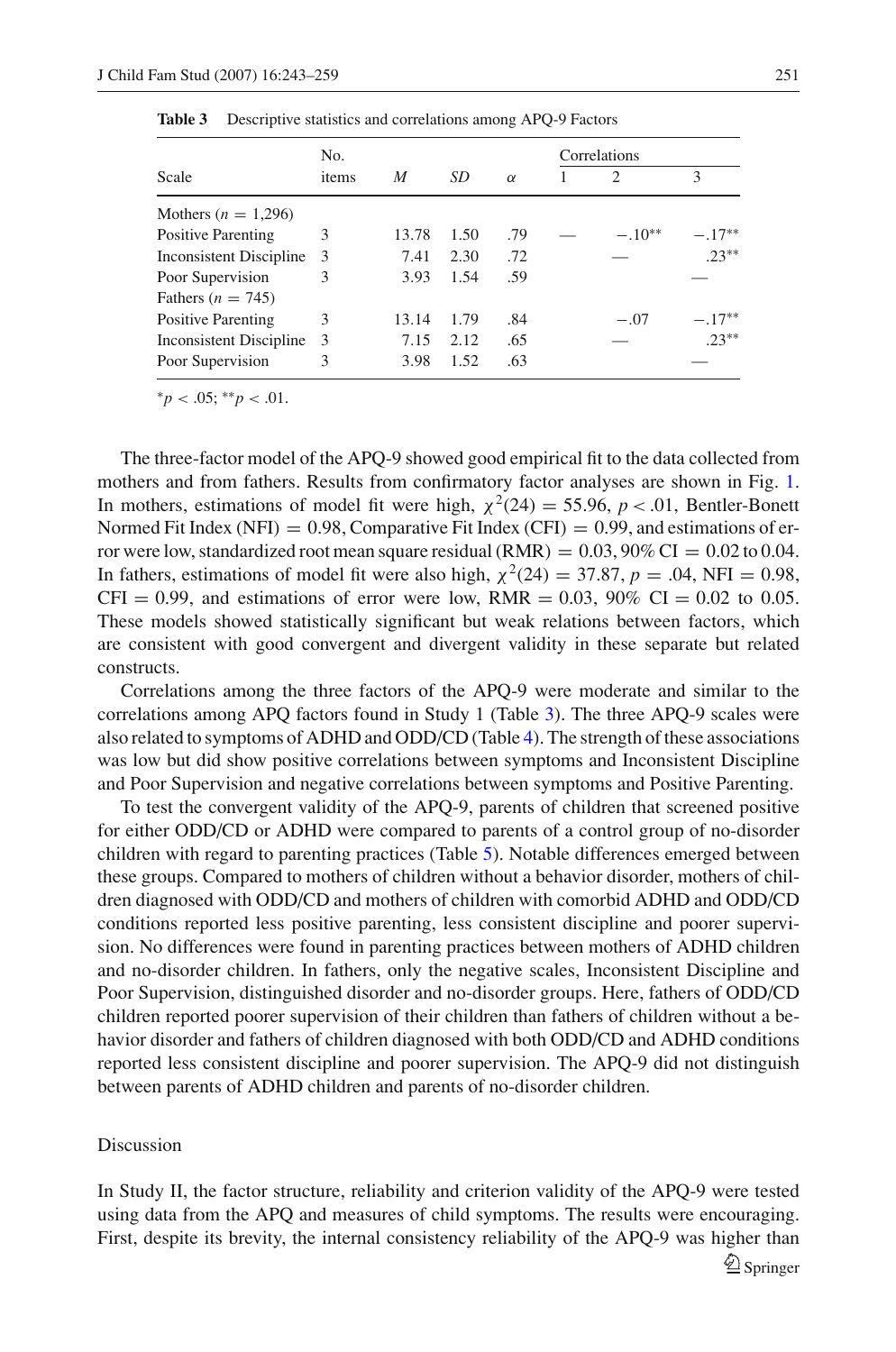<span id="page-9-0"></span>

**Fig. 1** Confirmatory factor analysis of APQ-9 in mothers (above) and fathers (below)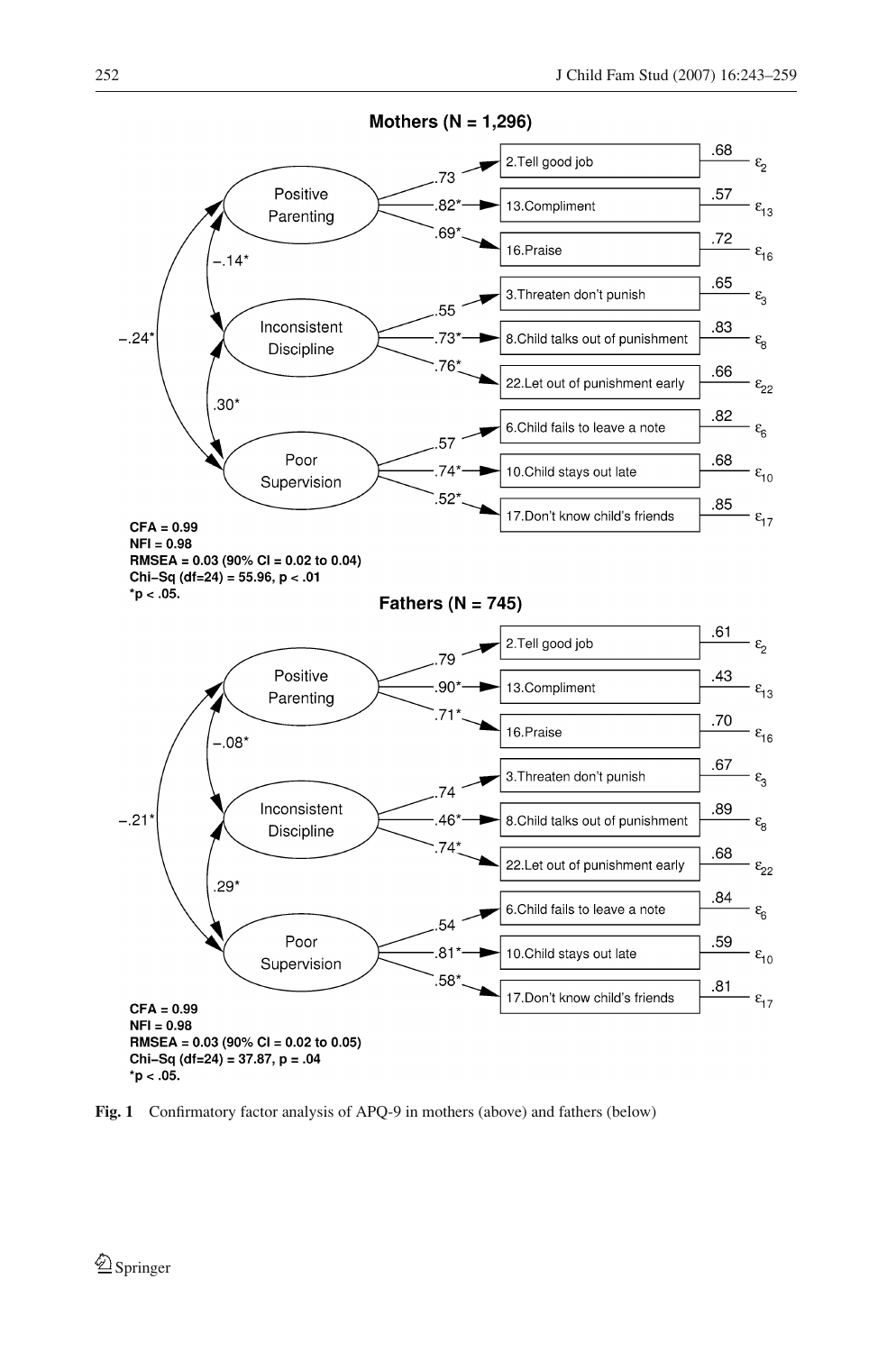|            | Mothers ( $n = 1,296$ ) |                            |                     | Fathers $(n = 745)$   |                            |                     |  |
|------------|-------------------------|----------------------------|---------------------|-----------------------|----------------------------|---------------------|--|
|            | Positive<br>parenting   | Inconsistent<br>discipline | Poor<br>supervision | Positive<br>parenting | Inconsistent<br>discipline | Poor<br>supervision |  |
| ADHD-HYP   | $-12**$                 | $.16***$                   | $.12***$            | $-13**$               | $.16***$                   | $.18***$            |  |
| ADHD-INAT  | $-18**$                 | $.14**$                    | $.18**$             | $-.16**$              | $.16**$                    | $.22**$             |  |
| <b>ODD</b> | $-.19**$                | $.23**$                    | $.19***$            | $-.11***$             | $.22**$                    | $.23***$            |  |
| CD         | $-12**$                 | $.15***$                   | $.23**$             | $-.07$                | $.16***$                   | $.23**$             |  |

<span id="page-10-0"></span>**Table 4** Correlations between APQ-9 factors and disruptive child behavior

*Notes.* ADHD-HYP: Attention Deficit Hyperactivity Disorder: Primarily Hyperactive Type; ADHD-INAT: Attention Deficit Hyperactivity Disorder: Primarily Inattentive Type; ODD: Oppositional Defiant Disorder; CD: Conduct Disorder.

<sup>∗</sup>*p* < .05; ∗∗*p* < .01.

expected. The Poor Supervision factor showed the lowest internal consistency ( $\alpha = 0.59$  in mothers,  $\alpha = 0.63$  in fathers) but this reduction in alpha coefficients likely reflects the shorter length of the scale rather than increased error variance. Unless each item was essentially a rephrasing of the others, alpha coefficients would likely indicate that a large proportion of variance is not part of a "true score" of a single construct and is therefore error (Boyle, [1991\)](#page-14-3).

Second, confirmatory factor analysis showed that the three factors in the APQ-9 was an accurate representation of its data in mothers and in fathers. Positive Parenting, Inconsistent Discipline and Poor Supervision can thus be interpreted as related but distinct dimensions of parenting. The omission of Positive Involvement and Punishment items might be seen as a constriction in coverage but an important advantage of the APQ-9 over the APQ is a

<span id="page-10-1"></span>

|                         | $\boldsymbol{n}$ | Positive parenting          | Inconsistent<br>discipline          | Poor supervision                    |
|-------------------------|------------------|-----------------------------|-------------------------------------|-------------------------------------|
| Mothers ( $n = 1,296$ ) |                  |                             |                                     |                                     |
| <b>ADHD-INAT</b>        | 37               | 14.03 (13.53 to 14.52)      | 7.38 (6.63 to 8.13)                 | 3.92 (3.34 to 4.49)                 |
| ADHD-HYP                | 12               | 14.08 (13.30 to 14.87)      | 7.83 $(6.51 \text{ to } 9.16)$      | $3.92$ (3.13 to 4.70)               |
| ADHD-COM                | $\overline{4}$   | 13.00 (9.10 to 16.90)       | $7.00$ (4.40 to 9.60)               | $5.00$ (2.75 to 7.25)               |
| ODD/CD                  | 110              | 13.34 (13.00 to 13.67)**    | 8.25 (7.84 to 8.66)**               | 4.54 $(4.21 \text{ to } 4.88)$ **   |
| $ADHD + ODD/CD$         | 58               | 13.21 (12.75 to 13.67)*     | 8.41 $(7.71 \text{ to } 9.12)^{**}$ | 4.76 $(4.21 \text{ to } 5.30)^{**}$ |
| Control                 | 1,035            | 13.83 (13.74 to 13.92)      | $7.27(7.13 \text{ to } 7.41)$       | 3.82 (3.73 to 3.90)                 |
| Fathers ( $n = 745$ )   |                  |                             |                                     |                                     |
| <b>ADHD-INAT</b>        | 20               | 13.60 (12.90 to 14.30)      | 7.45 $(6.39 \text{ to } 8.51)$      | $3.75(3.30 \text{ to } 4.20)$       |
| ADHD-HYP                | 7                | 12.29 (10.90 to 13.67)      | 8.00 (5.55 to 10.45)                | 5.17 (2.48 to 7.86)                 |
| ADHD-COM                | 2                | $13.50$ ( $-5.56$ to 32.56) | $6.50(0.15 \text{ to } 12.85)$      | 4.00(4.00 to 4.00)                  |
| ODD/CD                  | 63               | 12.72 (12.22 to 13.23)      | $7.66(7.10 \text{ to } 8.21)$       | 4.75 (4.29 to $5.20$ )**            |
| $ADHD + ODD/CD$         | 32               | 12.81 (11.99 to 13.63)      | 8.28 (7.62 to 8.94)*                | 5.40 (4.60 to 6.20)**               |
| Control                 | 606              | 13.19 (13.05 to 13.33)      | 7.03 (6.86 to 7.20)                 | 3.82 (3.71 to 3.93)                 |

**Table 5** APQ-9 scale means (95% CI) by diagnostic group compared to control group

*Notes.* Dunnett *t* (2-sided) tests were used to compare ADHD and ODD/CD groups to control groups with cumulative Type I error set at .05. ADHD-INAT: Attention Deficit Hyperactivity Disorder: Primarily Inattentive Type; ADHD-HYP: Attention Deficit Hyperactivity Disorder: Primarily Hyperactive Type; ODD/CD: Oppositional Defiant Disorder or Conduct Disorder; ADHD + ODD/CD: Attention Deficit Hyperactivity Disorder (any type) and either Oppositional Defiant Disorder or Conduct Disorder.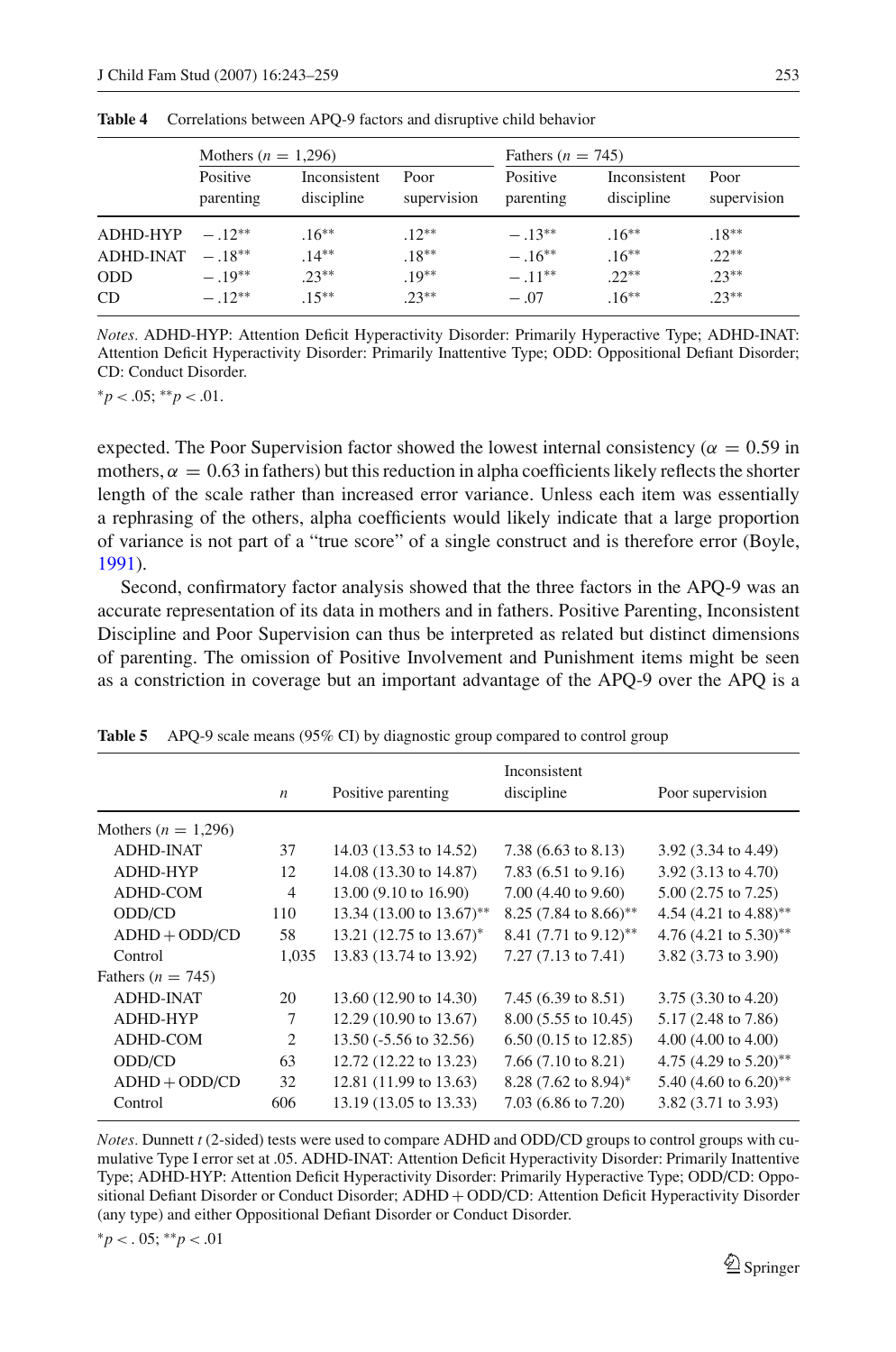robust factor structure that permits three domains of parenting to be measured reliably and considered independently in research or clinical contexts.

Third, parenting practices were related to child symptoms in the expected direction albeit not as strongly as expected. Unlike the predicted 18% shared variance between parenting practices and child symptoms, the correlations shown in Table [4](#page-10-0) indicate just 1–5% shared variance. Still, the differences in parenting practices between clinical and non-clinical groups were consistent with results of previous studies (e.g., Colder et al., [1997;](#page-15-12) Johnston et al., [2002\)](#page-15-14). Parents of children with ODD or CD showed less consistent discipline and poorer supervision than parents of children without a behavior disorder. That APQ-9 did not distinguish between parents of ADHD children and parents of non-ADHD children is consistent with research that indicates that parenting and ADHD may not be related once corporal punishment is taken into account (Johnson & Mash, [2001\)](#page-15-24).

These results indicate that the reliability of the APQ-9 was adequate but its validity correlations were low. The factor structure of the short scale was supported and its convergent validity in relation to mother- and father-rated symptoms of ODD/CD was also good (particularly the negative scales). Still, further research is needed in which the APQ-9 is administered as a stand-alone measure and is validated against a more widely used assessment of child symptoms. These two issues were addressed in Study III.

## **Study III**

## Methods

#### *Participants*

A community sample consisted of 133 parents (90.98% mothers) of 5- to 18-year-old children  $(M \text{ age} = 8.94, SD = 2.31 \text{ years})$  whom attended four public schools in Winnipeg, Manitoba, Canada. The schools were chosen by a local school authority to represent differing inner city and suburban locations of differing socioeconomic status. Of 1,500 surveys that were distributed through these schools, just 133 (8.87%) were returned. In these families were 68 (51.13%) female children and 65 (48.87%) male children. The mean number of children per family was  $2.57$  ( $SD = 1.02$ ). Education in parents ranged from some high school or less  $(n = 22, 16.6\%)$ , high school graduate and some community college or university  $(N = 51,$ 39.2%), to at least one university degree or professional school diploma ( $N = 57, 42.9\%$ ). Family income was not measured however the mean Hollingshead [\(1975\)](#page-15-25) four-factor score was  $44.48$  (*SD* = 13.51, Range = 8 to 66) representing a low to moderate socio-economic status. Ethnicity was not measured. The Ethics Review Board of the University of Manitoba and local school authorities approved the research procedures.

## *Measures*

The APQ-9 was administered as a stand-alone instrument using the same instructions and response scales as the APQ (Appendix). Also administered was the Conners Parent Rating Scale—Revised (CPRS-R), an 80-item measure of DBDs and other behavioral problems in children age 3 to 17 (Conners, Sitarenios, Parker, & Epstein, [1998\)](#page-15-26). The CPRS-R has good internal reliability coefficients, high test-retest reliability, and effective discriminatory power (Conners et al., [1998\)](#page-15-26). It measures symptoms in seven domains: Oppositional, Cognitive Problems/Inattention, Hyperactivity, Anxious-Shy, Perfectionism, Social  $\mathcal{Q}_{\text{Springer}}$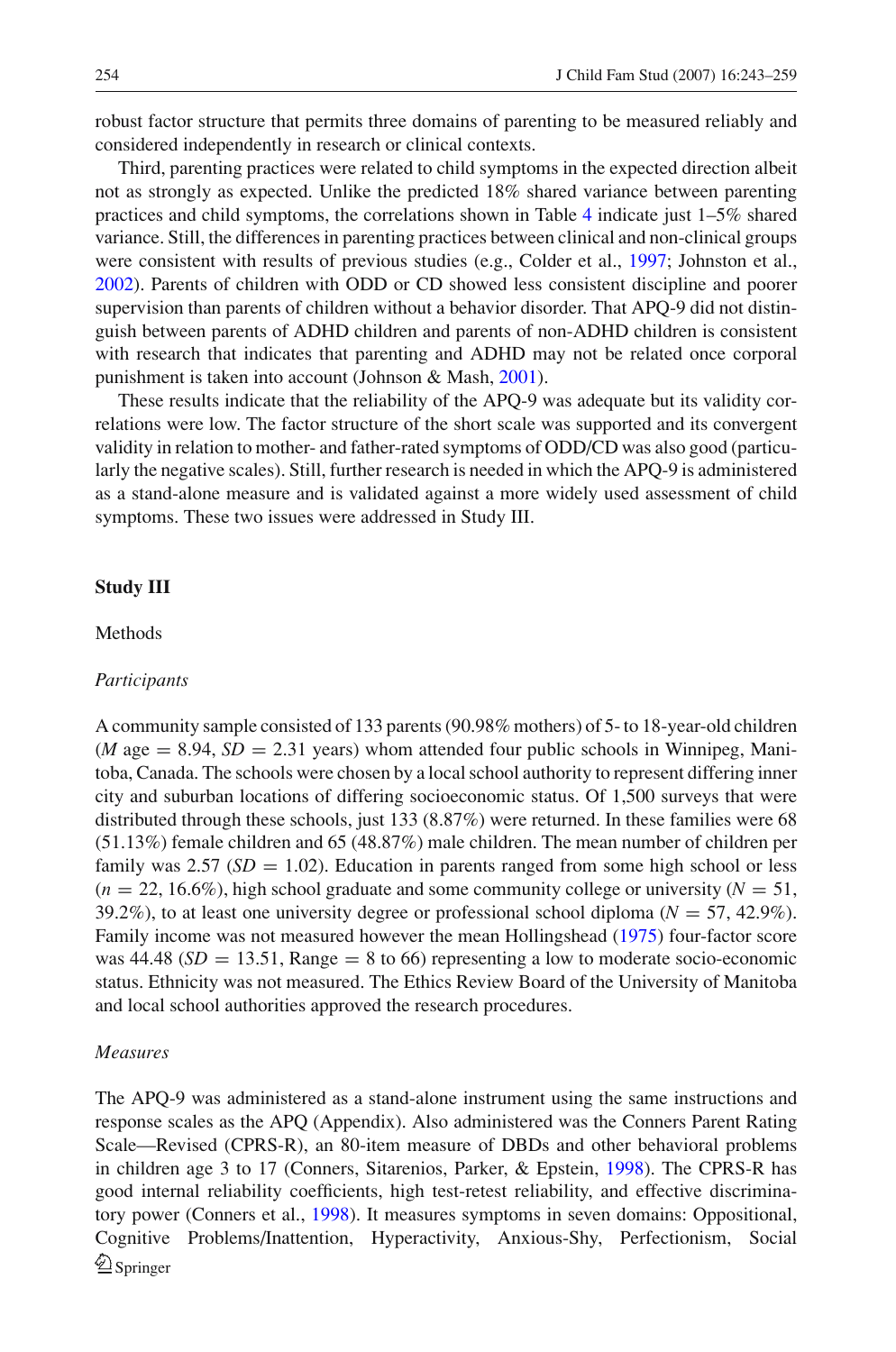Problems, and Psychosomatic. Symptoms were rated on a four-point scale  $(0 =$  never or seldom;  $1 =$  occasionally;  $2 =$  often or quite a bit;  $3 =$  very often or very frequent). These scales showed good internal consistency reliability in previous surveys ( $\alpha = 0.75{\text -}0.93$ ) and good criterion validity against DSM-IV diagnoses (Conners et al., [1998\)](#page-15-26).

# *Procedure*

The APQ-9, CPRS-R and a brief demographic survey were distributed in sealed packages to parents through the schools. A cover letter explained that participation was anonymous and that responses would be confidential. Completed questionnaires were returned by mail directly to the researchers. Parents were given the option of providing a mailing address with their completed measures in exchange for a \$5.00 grocery coupon.

## Results

Descriptive statistics and correlations were calculated using SPSS 12.0 (SPSS Inc., Chicago, IL). As in Studies I and II, no differences in parenting practices, child symptoms or data distributions were found owing to school cluster. Because of the small sample size, data collected from mothers and fathers were pooled and analyses were limited to the internal consistency of the APQ-9 and correlations with symptom ratings. Mean scores, alpha coefficients and correlations between APQ-9 scales are shown in Table [6.](#page-12-0) Mean scores on the Positive Parenting scale were near the upper limit of 15, again indicative of negatively skewed data. The internal consistency of the scales was moderate, ranging from  $\alpha = 0.57$ (Positive Parenting) to  $\alpha = 0.62$  (Inconsistent Discipline). Correlations between the scales were low but consistent with their negative or positive valance and similar to those in Studies I and II.

Descriptive statistics and alpha coefficients on CPRS-R symptoms ratings and correlations between symptoms and parenting practices are shown in Table [7.](#page-13-0) Symptom ratings showed high internal consistency ranging from  $\alpha = 0.80$  (Psychosomatic) to  $\alpha = 0.92$  (Oppositional). Child symptoms were negatively correlated with Positive Parenting and positively correlated with Inconsistent Discipline and Poor Monitoring. Oppositional symptoms, which correspond to DSM-IV symptoms of ODD and CD, correlated with all three APQ-9 scales, *r*(132) = −.20, *p* <.05 (Positive Parenting), *r*(132) = 0.31, *p* <.01 (Inconsistent Discipline) and  $r(132) = .20$ ,  $p < .05$  (Poor Supervision). Hyperactivity was not significantly related to Positive Parenting but was related to Inconsistent Discipline,  $r(132) = 0.35$ ,  $p < .01$ , and Poor Supervision,  $r(132) = 0.38$ ,  $p < 0.01$ . These correlations were indicative of  $12{\text -}14\%$ shared variance.

**Table 6** Descriptive statistics and correlations among APQ-9 factors  $(n = 133)$ 

<span id="page-12-0"></span>

|                                |                  |       |      |          | Correlations |  |               |
|--------------------------------|------------------|-------|------|----------|--------------|--|---------------|
| Scale                          | No. <i>items</i> | M     | SD   | $\alpha$ |              |  |               |
| Positive Parenting             | 3                | 13.49 | 1.55 | .57      |              |  | $-.11 - .27*$ |
| <b>Inconsistent Discipline</b> |                  | 7.11  | 2.26 | .62      |              |  | $.38*$        |
| Poor Supervision               | 3                | 4.33  | 197  | .61      |              |  |               |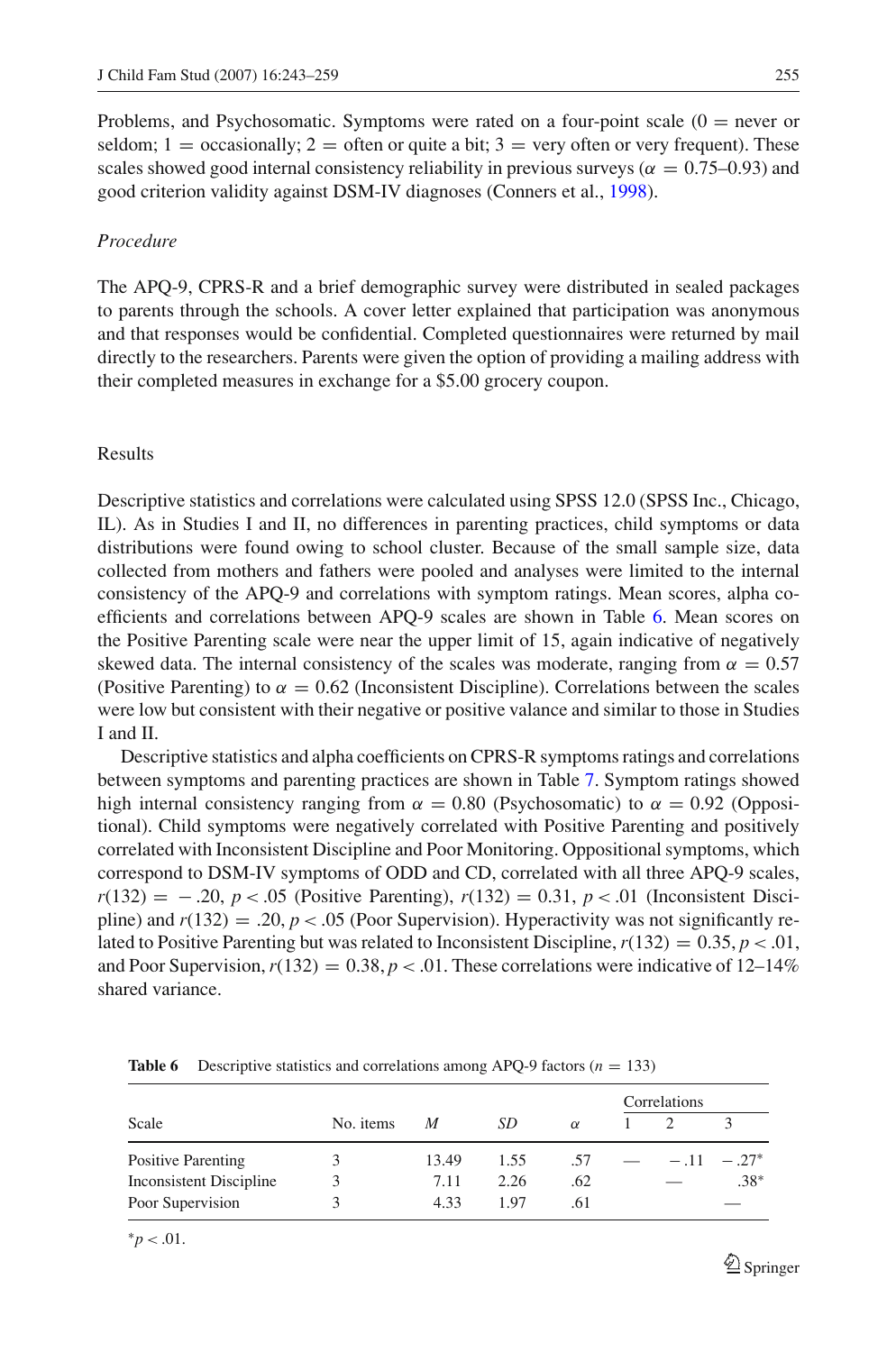|                             |                  |      |      |          |                       | Correlations with APO-S    |                     |  |
|-----------------------------|------------------|------|------|----------|-----------------------|----------------------------|---------------------|--|
| <b>CPRS-R Scale</b>         | No. <i>items</i> | M    | SD   | $\alpha$ | Positive<br>parenting | Inconsistent<br>discipline | Poor<br>supervision |  |
| Oppositional                | 10               | 7.37 | 6.43 | .92      | $-.20*$               | $.31***$                   | $.26*$              |  |
| Cognitive Prob./Inattention | 12               | 8.61 | 7.03 | .90      | $-.14$                | $.28**$                    | $.28**$             |  |
| Hyperactivity               | 9                | 5.48 | 5.51 | .89      | $-.12$                | $.35***$                   | $.38**$             |  |
| Anxious-Shy                 | 8                | 4.49 | 3.78 | .81      | $-.16$                | $.30**$                    | .17                 |  |
| Perfectionism               |                  | 4.21 | 3.86 | .81      | $-.13$                | .15                        | $.20*$              |  |
| Social Problems             | 5                | 1.47 | 2.41 | .80      | $-.22*$               | $.22*$                     | $.34***$            |  |
| Psychosomatic               | 6                | 2.41 | 2.76 | .79      | $-.28**$              | $.20*$                     | $.31***$            |  |

<span id="page-13-0"></span>**Table 7** Descriptive statistics on child symptoms and correlations with Parenting Practices ( $n = 133$ )

<sup>∗</sup>*p* < .05; ∗∗*p* < .01.

## Discussion

The results supported the validity of the APQ-S. Correlations between child symptoms and parenting practices were higher than those observed in Study II although the 12–14% shared variance in child symptoms and parenting practices is still less than the predicted 18%. The internal consistency of the scales was moderate and similar to what was reported on the APQ in a normative sample (Frick et al., [1999\)](#page-15-11). Unfortunately, a dismally low return rate presented the possibility of sample biases thereby compromising the external validity of these findings. Child symptoms were slightly elevated compared to other community samples (Conners et al., [1998\)](#page-15-26). The small sample size also precluded tests of group differences in APQ-9 results between mothers and fathers, daughters and sons, children of different age groups and families of different SES backgrounds. The investigation of the psychometric properties of the APQ-9 with a larger sample of families is worthy of further study.

## General discussion

A short version of the APQ was shown to be reliable and valid and to have a simple, interpretable factor structure. Study I showed that three of the five scales of the APQ corresponded to empirically supported factors. Three items were chosen from each of these factors (Positive Parenting, Inconsistent Discipline, and Poor Supervision) for inclusion in the APQ-9. In Study II, the APQ-9 showed good reliability and validity in differentiating parents of children with behavior disorders and parents of children without behavior disorders. In Study III, the validity of the short scale was further supported by correlations between parenting practices and child symptoms.

A key consideration when using the APQ-9 is its lack of content relating to parents' involvement in their children's life and parents' use of punishment. Of course, empirical redundancy of two of the five scales of the APQ does not suggest that involvement and punishment domains are irrelevant to childhood disorders. Possible reasons why all five APQ scales are not supported factors are the overlap between the Involvement and Positive Parenting scales  $(r = 0.56;$  Study 1) and the fact that the Punishment scale includes too few items to constitute a unified factor. It is unclear whether the Involvement and Punishment scales of the APQ warrant equal consideration with its other three scales. In contrast, the well-defined factor structure of the APQ-9 is easy to interpret.

The intended application of the APQ-9 parallels that of the IOWA Connors rating scales for parents and teachers which are often used to monitor changes in DBD symptoms  $\bigcirc$  Springer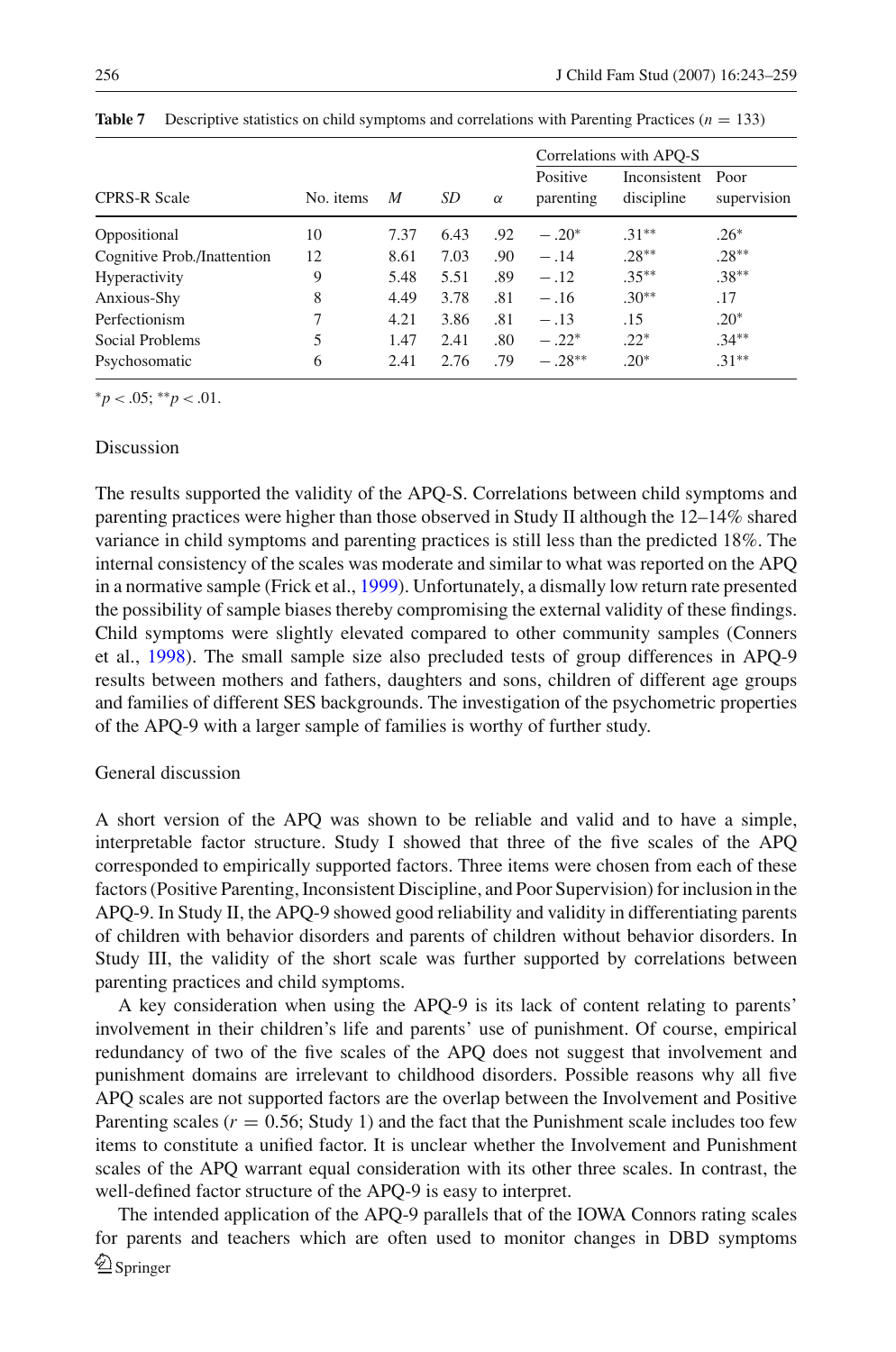(Elgar, Waschbusch, et al., 2004; Pelham et al., [1989\)](#page-15-23). It would be worth investigating whether these measures are equally sensitive to interventions and expose the mutual, transactional influences that exist between parenting practices and child behavior (Elgar, McGrath, Waschbusch, Stewart, & Curtis, [2004\)](#page-15-27). Other areas for further evaluation of the APQ-9 are its cross-validation with other measures of parenting, informant effects (e.g., parent *vs.* child reports), test-retest reliability, and the amount of time saved by using the APQ-9 as opposed to the APQ. It was estimated that parents could complete the short form in about one-fifth the time it normally takes to complete the APQ but tests under controlled conditions are needed to verify the time saved.

The development of short scales in clinical research typically occurs out of practical necessity. In our case, the search for a brief measure of parenting arose from investigating links between parental depression and child adjustment. We have yet been unable to use the APQ as often as we would have liked because it is too long to include in already crowded assessment batteries or in daily ratings of mood and behavior. In the APQ-9, we are satisfied to have found an alternative measure to use when assessment times must be kept to a minimum. There is little to be gained from shortening a 42-item measure for the purpose of a single assessment of parenting but researchers and clinicians who seek to monitor fluctuations in parenting practices over time or to study parenting practices in concert with several other child and family variables may find this new scale helpful in elucidating the influential role of parenting practices in the development and treatment of childhood disorders.

#### **Appendix** Alabama Parenting Questionnaire - Short Form (APQ-9)

- Instructions: The following are a number of statements about your family. Please rate each item as to how often it typically occurs in your home. Possible answers are: Never (1), Almost Never (2), Sometimes (3), Often (4), Always (5). Please answer all items
- 1. You let your child know when he/she is doing a good job with something
- 2. You threaten to punish your child and then do not actually punish him/her
- 3. Your child fails to leave a note or to let you where he/she is going
- 4. Your child talks you out of being punished after he/she has done something wrong
- 5. Your child stays out in the evening after the time he/she is supposed to be home
- 6. You compliment your child after he/she has done something well
- 7. You praise your child if he/she behaves well
- 8. Your child is out with friends you don't know
- 9. You let your child out of a punishment early (like lift restrictions earlier than you originally said)

## **References**

- American Psychiatric Association. (1994). *Diagnostic and statistical manual of mental disorders (4th ed.)*, Washington, DC: Author.
- <span id="page-14-4"></span>Boyle, G. J. (1991). Does item homogeneity indicate internal consistency or item redundancy in psychometric scales? *Personality and Individual Differences*, *12,* 291–294.
- <span id="page-14-3"></span>Boyle, M. H., & Jadad, A. R. (1999). Lessons from large trials: The MTA Study as a model for evaluating the treatment of childhood psychiatric disorder. *Canadian Journal of Psychiatry, 44,* 991–998.
- <span id="page-14-1"></span>Brestan, E. V., & Eyberg, S. M. (1998). Effective psychosocial treatments of conduct-disordered children and adolescents: 29 years, 82 studies, and 5,272 kids. *Journal of Clinical Child Psychology*, *27,* 180– 189.
- <span id="page-14-2"></span><span id="page-14-0"></span>Bryant, F. B., & Yarnold, P. R. (1995). Principal-components analysis and exploratory and confirmatory factor analysis. In L. G. Grimm & P. R. Yarnold (Eds.), *Reading and understanding multivariate statistics* (pp. 99–136). Washington, DC: American Psychological Association.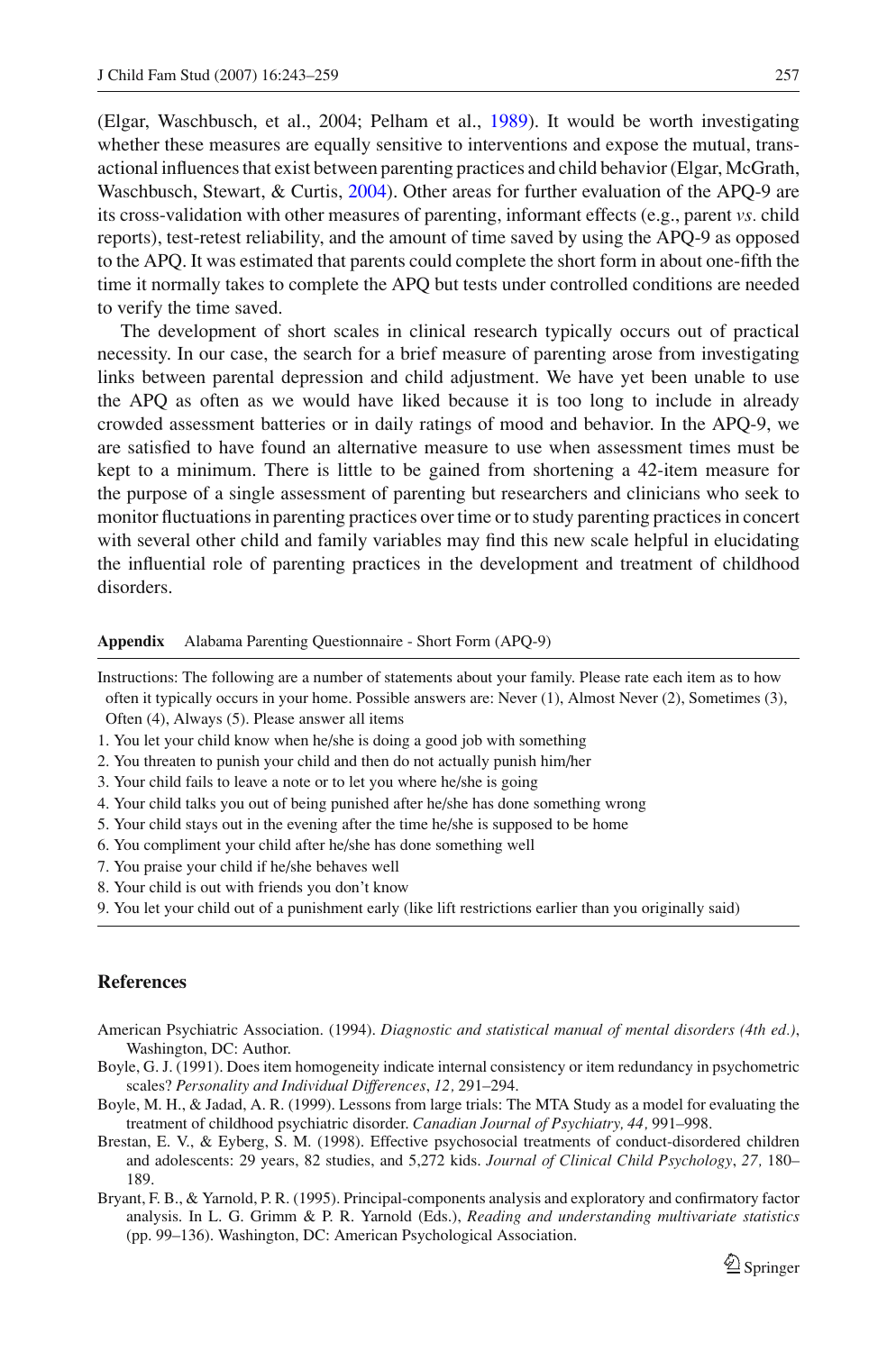- Colder, C. R., Lochman, J. E., & Wells, K. C. (1997). The moderating effects of children's fear and activity level on relations between parenting practices and childhood symptomatology. *Journal of Abnormal Child Psychology*, *25,* 251–263.
- <span id="page-15-12"></span>Conners, C. K., Sitarenios, G., Parker, J. D., & Epstein, J. N (1998). The Revised Conners' Parent Rating Scale (CPRS-R): Factor structure, reliability and criterion validity. *Journal of Abnormal Child Psychology*, *26,* 257–268.
- <span id="page-15-26"></span>Dadds, M. R. (1995). *Families, children, and the development of dysfunction*. New York: Sage.
- <span id="page-15-0"></span>Dadds, M. R., Maujean, A., & Fraser, J. A. (2003). Parenting and conduct problems in children: Australian data and psychometric properties of the Alabama Parenting Questionnaire. *Australian Psychologist, 38,* 238–241.
- <span id="page-15-10"></span>Darling, N., & Steinberg, L. (1993). Parenting style as context: An integrative model. *Psychological Bulletin*, *113,* 487–496.
- <span id="page-15-5"></span>Elgar, F. J., McGrath, P. J., Waschbusch, D. A., Stewart, S. H., & Curtis, L. J. (2004). Mutual influences on maternal depression and child adjustment problems. *Clinical Psychology Review*, *24,* 441–459.
- <span id="page-15-27"></span>Elgar, F. J., Waschbusch, D. A., McGrath, P. J., Stewart, S. H., & Curtis, L. J. (2004). Temporal relations in maternal mood and disruptive child behavior. *Journal of Abnormal Child Psychology*, *32,* 237–247.
- <span id="page-15-15"></span><span id="page-15-8"></span>Frick, P. J. (1991). *Alabama parenting questionnaire*. University of Alabama: Author.
- Frick, P. J., Christian, R. E., & Wooton, J. M. (1999). Age trends in the association between parenting practices and conduct problems. *Behavior Modification*, *23,* 106–128.
- <span id="page-15-11"></span>Gershoff, E. T. (2002). Corporal punishment by parents and associated child behaviors and experiences: A meta-analytic and theoretical review. *Psychological Bulletin, 128,* 539–579.
- <span id="page-15-20"></span>Glorfeld, L. W. (1995). An improvement on Horn's parallel analysis methodology for selecting the correct number of factors to retain. *Educational and Psychological Measurement*, *55,* 377–393
- <span id="page-15-19"></span>Hinshaw, S. P., Owens, E. B., Wells, K. C., Kraemer, H. C., Abikoff, H. B., Arnold, L. E., et al. (2000). Family process and treatment outcome in the MTA: Negative/ineffective parenting practices in relation to multimodal treatment. *Journal of Abnormal Child Psychology*, *28,* 555–568.
- <span id="page-15-13"></span>Hollingshead, A. B. (1975). *Four-factor index of social position.* New Haven, CT: Yale University Press.
- <span id="page-15-25"></span>Johnston, C., & Mash, E. J. (2001). Families of children with attention-deficit/hyperactivity disorder: Review and recommendations for future research. *Clinical Child and Family Psychology Review*, *4,* 183– 207.
- <span id="page-15-24"></span>Johnston, C., Murray, C., Hinshaw, S. P., Pelham, W. E., & Hoza, B. (2002). Responsiveness in interactions of mothers and sons with ADHD: Relations to maternal and child characteristics. *Journal of Abnormal Child Psychology*, *30,* 77–88.
- <span id="page-15-14"></span>Kazdin, A. E. (1995). *Conduct disorders in childhood and adolescence*. New York: Sage.
- <span id="page-15-2"></span>Locke, L. M. & Prinz, R. J. (2002). Measurement of parental discipline and nurturance. *Clinical Psychology Review*, *22,* 895–929.
- <span id="page-15-6"></span>O'Connor, B. P. (2000). SPSS and SAS programs for determining the number of components using parallel analysis and Velicer's MAP test. *Behavior Research Methods, Instruments, and Computers*, *32,* 396– 402.
- <span id="page-15-18"></span>Patterson, G. R., Reid, J. B., & Dishion, T. J. (1992). *A social interactional approach: Antisocial boys.* (Vol. 4), Castalia, Eugene, OR: Castalia.
- <span id="page-15-1"></span>Pelham, W. E., Milich, R., Murphy, D. A., & Murphy, H. A. (1989). Normative data on the IOWA Conners teacher rating scale. *Journal of Clinical Child Psychology*, *18,* 259–262.
- <span id="page-15-23"></span>Pelham, W. E., Wheeler, T., & Chronis, A. M. (1998). Empirically supported psychosocial treatment for attention deficit hyperactivity disorder. *Journal of Clinical Child Psychology*, *27,* 190–205.
- <span id="page-15-3"></span>Piacentini, J. C., Cohen, P., & Cohen, J. (1992). Combining discrepant diagnostic information from multiple sources: Are complex algorithms better than simple ones? *Journal of Abnormal Child Psychology*, *20,* 51–63.
- <span id="page-15-22"></span>Sanders, M. R. (1999). Triple P—Positive Parenting Program: Towards an empirically validated multilevel parenting and family support strategy for the prevention of behavior and emotional problems in children. *Clinical Child and Family Psychology Review*, *2,* 71–90.
- <span id="page-15-7"></span><span id="page-15-4"></span>Schaefer, E. S. (1965). Children's report of parental behavior: An inventory. *Child Development*, *36,* 417–424.
- Shelton, K. K., Frick, P. J., & Wootton, J. (1996). Assessment of parenting practices in families of elementary school-age children. *Journal of Clinical Child Psychology*, *25,* 317–329.
- <span id="page-15-9"></span>Smith, G. T., McCarthy, D. M., & Anderson, K. G. (2000). On the sins of short-form development. *Psychological Assessment*, *12,* 102–111.
- <span id="page-15-16"></span>Velicer, W. F. (1976). Determining the number of components from the matrix of partial correlations. *Psychometrika*, *41,* 321–327.
- <span id="page-15-21"></span><span id="page-15-17"></span>Waschbusch, D. A., & Elgar, F. J. (in press). Development and validation of the Conduct Disorder Rating Scale. *Assessment.*